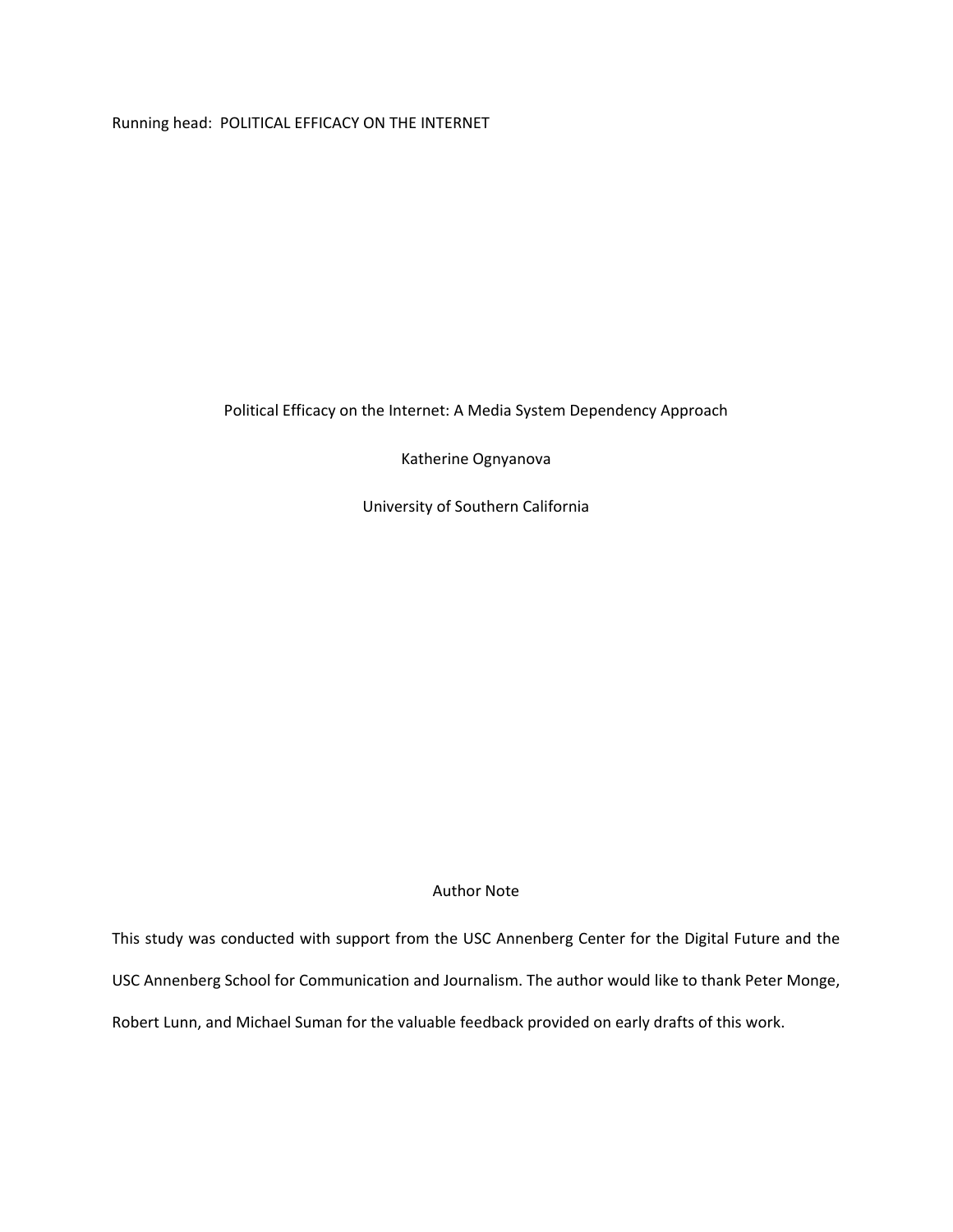# Abstract

Grounded in Media System Dependency theory, this article investigates the impact of new media on political efficacy. It suggests that dependence on online resources affects people's perceptions about the democratic potential of the Internet. Using structural equation modeling, the study tests the relationship between political attitudes and the perceived utility of the Web. The analysis employs measures that take into consideration the facilitating role of communication technologies. Results indicate that online political efficacy is associated with individual views about the comprehensiveness and credibility of new media. Efficacy is also linked to the perceived ability of online tools to aid the maintenance of ideologically homogenous social networks. The intensity of Internet dependency relations is found to be predicted by the perceived comprehensiveness - but not credibility - of online news.

*Keywords*: political efficacy, online participation, new media, media system dependency, Internet dependency, media credibility, political homophily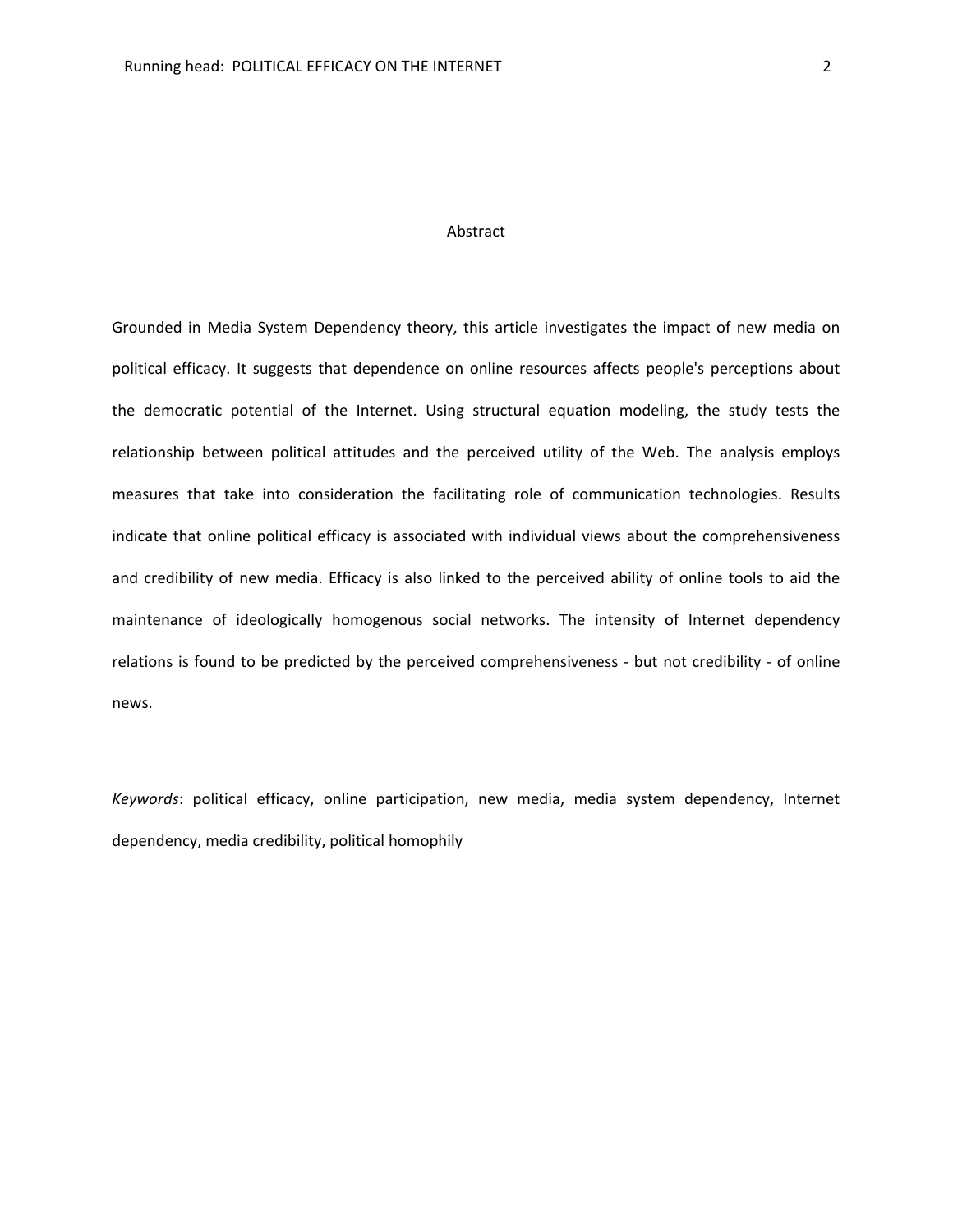# **Political Efficacy on the Internet: A Media System Dependency Approach**

Political efficacy is one the most prominent drivers of democratic participation (Morrell, 2003). Research has demonstrated that media use - and news consumption in particular - enhance efficacy, public affairs knowledge, and civic engagement (Pinkleton & Austin, 2001; Scheufele & Nisbet, 2002). With the emergence of the Internet as a major news source and an important social platform, scholars have launched investigations into the democratic potential of digital media (Shah, Cho, & Eveland, 2005). Studies exploring the link between online activities and political efficacy have, however, reported inconsistent results (Coleman, Morrison, & Svennevig, 2008; K. M. Lee, 2006; Scheufele & Nisbet, 2002). This article addresses the discrepancies in existing literature, proposing a media system dependency (Ball-Rokeach, 2008) approach to the study of Internet use and political attitudes. It advocates the use of Internet-specific indicators of political efficacy and maintains that dependency on online resources is more relevant than exposure measures. The study explores the relationship between efficacy, perceived utility of online news, new media credibility, and individual preference for ideological homogeneity of social ties.

## **Literature Review**

#### **Media System Dependency**

*Media System Dependency* (MSD) was developed in the 1970s in response to weak-effects models of mass communication (Ball-Rokeach, 1974; Ball-Rokeach & DeFleur, 1976). MSD suggests that the cognitive, behavioral and affective consequences of media use are premised upon characteristics of both individuals and their social environment (Ball-Rokeach, 1985). The theory is grounded in classical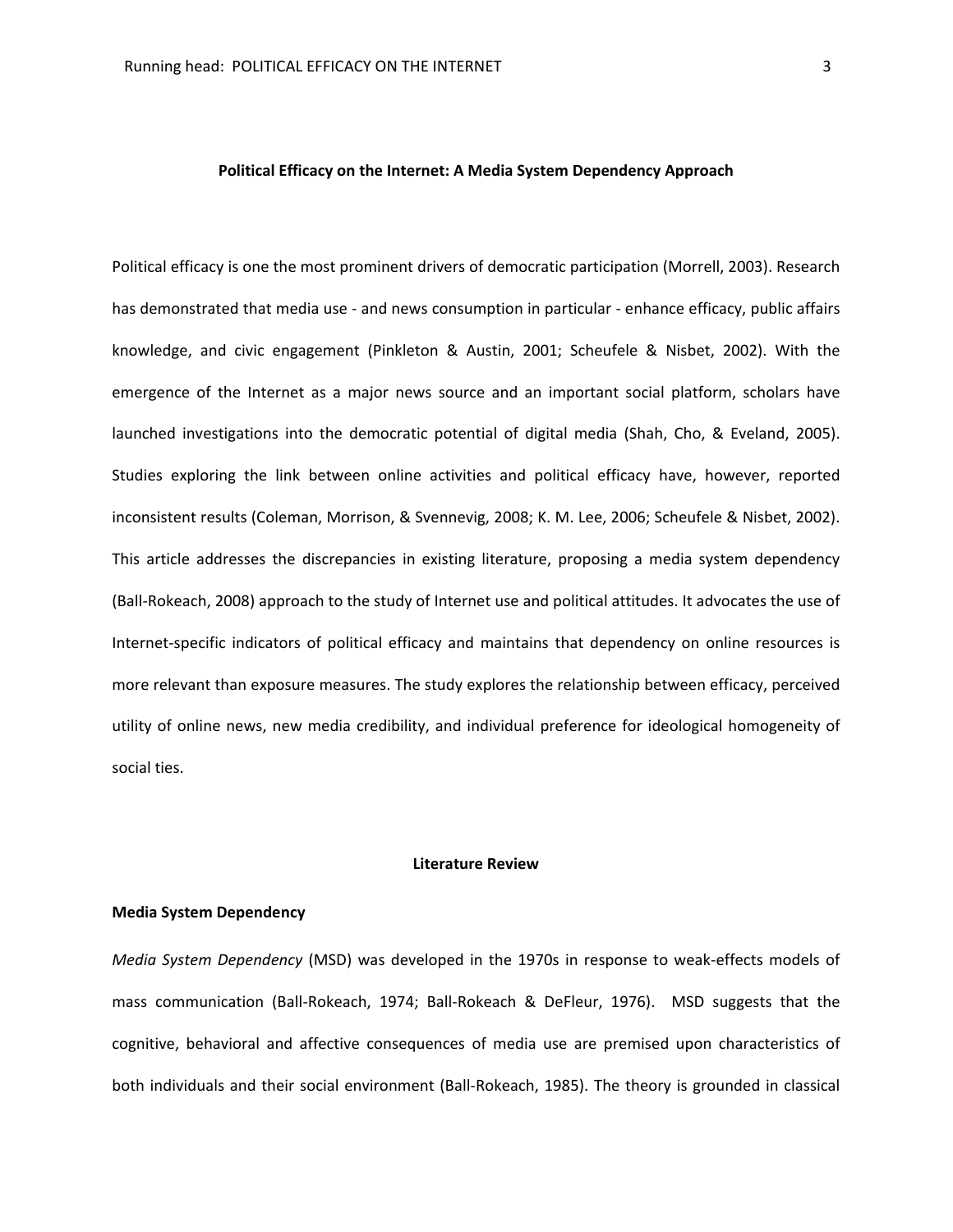sociological literature positing that media and their audiences should be studied in the context of larger social systems. Personal psychological attributes and properties of media content are considered important, but not sufficient to fully explain the nature and origin of media effects (Ball-Rokeach, 1988).

Taking an ecological perspective, MSD sets out to explicate power relations among various social entities. The theory focuses on *dependency*: a relationship in which "the attainment of goals by one party is contingent upon the resources of another party" (Ball-Rokeach & DeFleur, 1976). Media influence is seen as derived from the possession of scarce information resources: the capacity for information gathering/creating, processing, and dissemination (Ball-Rokeach, 1998).

The power structures studied by MSD operate at multiple levels of analysis. The media system has twoway resource-dependency relations with individuals (micro-level), groups and organizations (mesolevel), and other social systems (macro-level). According to Ball-Rokeach (1985), the most consequential macro-level media dependency relationships in modern capitalist societies are those with the economic and political systems. These relations are seen as relatively symmetric as each of the three systems relies on the other two for its survival. The political system, for instance, depends on media to reinforce social values and norms, support the maintenance of order and help mobilize citizens. Media, on the other hand, rely on political institutions for legitimation, judicial and legislative protection, as well as a constant supply of relevant story material.

Much of the MSD literature explores the predictors and consequences of micro-level relations (Ball-Rokeach, 2008). As discussed above, the intensity of individual media dependencies is influenced by macro factors. It is also affected by the structural stability within a society and the levels of uncertainty experienced by audience members (Ball-Rokeach, 1998; Loges, 1994). As the complexity of navigating a social environment increases, media assume a broader variety of important functions.

MSD takes into consideration individual differences in demographic and psychological characteristics to the extent that they determine personal goals, perceived utility of resources, and access to information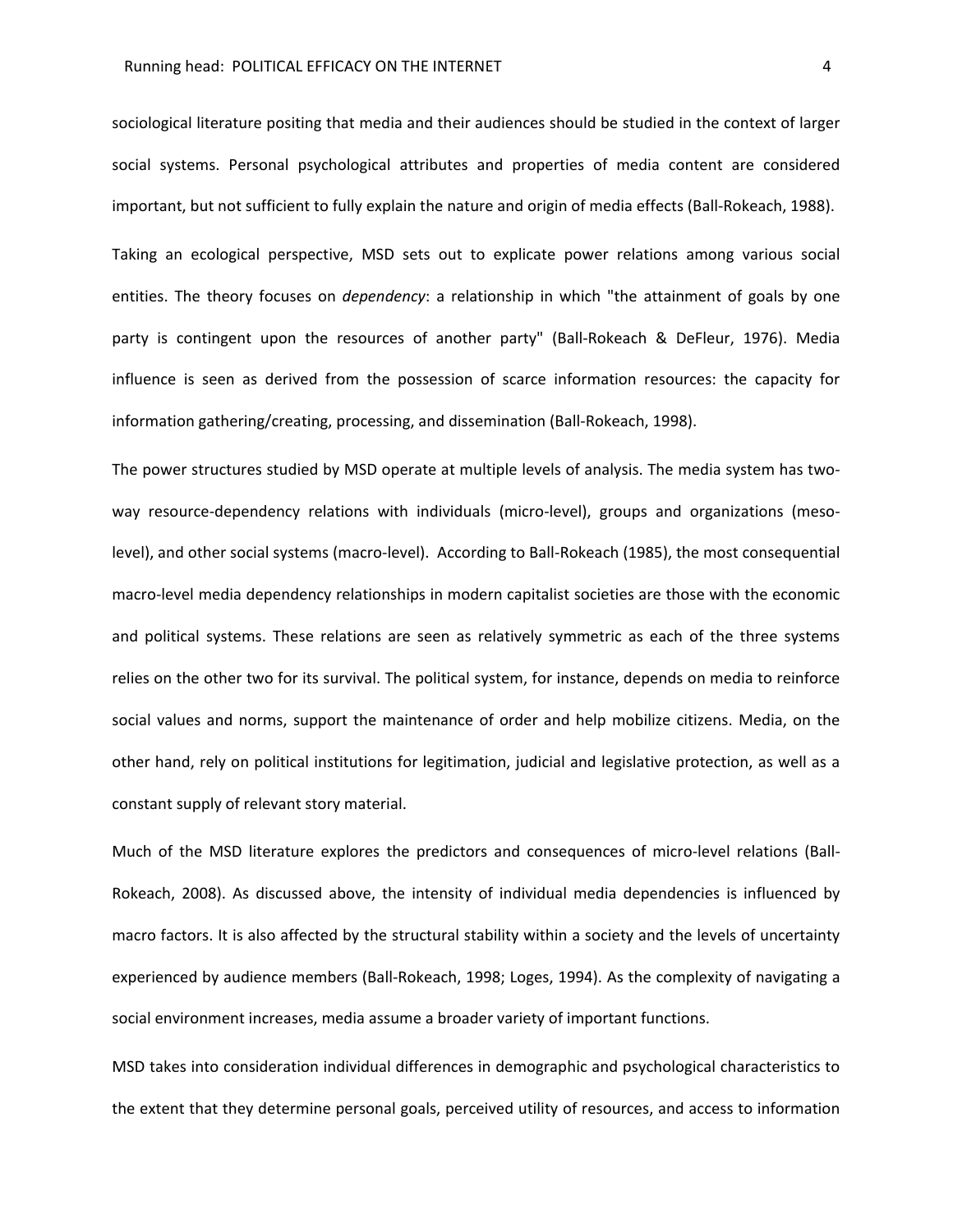## Running head: POLITICAL EFFICACY ON THE INTERNET **FIGURE 10** S

(Loges & BallRokeach, 1993). The theory provides a conceptual typology of dependency dimensions based on the nature of goals attained by individuals through media use. Under that classification, major information goals include understanding one's social environment, orientation with view to meaningful and effective action, solitary and social forms of play (Ball-Rokeach, Rokeach, & Grube, 1984). Dependency on media for those purposes has been shown to predict a variety of attitudes and behaviors, including selective exposure (Ball-Rokeach, et al., 1984), newspaper readership (Loges & BallRokeach, 1993), product purchases (Grant, Guthrie, & Ball-Rokeach, 1991; Skumanich & Kintsfather, 1998), participation in public deliberation (De Boer & Velthuijsen, 2001), political perceptions (Halpern, 1994), and voting decisions (Davies, 2009).

Examining the role of online media, MSD takes a position that appears closer to social constructivism than to technological determinism. Digital platforms are seen as necessarily operating within the established macro framework of interrelated social systems (Ball-Rokeach, 1998). Even on the Internet, individuals are still placed in asymmetric dependency relations that privilege producers over consumers. At the same time the theory allows for the possibility that people who have the necessary resources may assume the role of content creators. With the introduction of new communication technologies, micro MSD relations are becoming more diverse as audiences get involved in the production and dissemination of information (Loges & Jung, 2001). In this process of renegotiating dependency structures, however, legacy media have succeeded in retaining much of their traditional influence (Kelly, 2008).

# **Political Efficacy and the Internet**

Political efficacy is one of the most important and well-studied predictors of democratic participation (Morrell, 2003). First introduced in the 1950s by Campbell and associates, it is defined as the belief that one's actions can influence political processes, which in turn makes civic participation worthwhile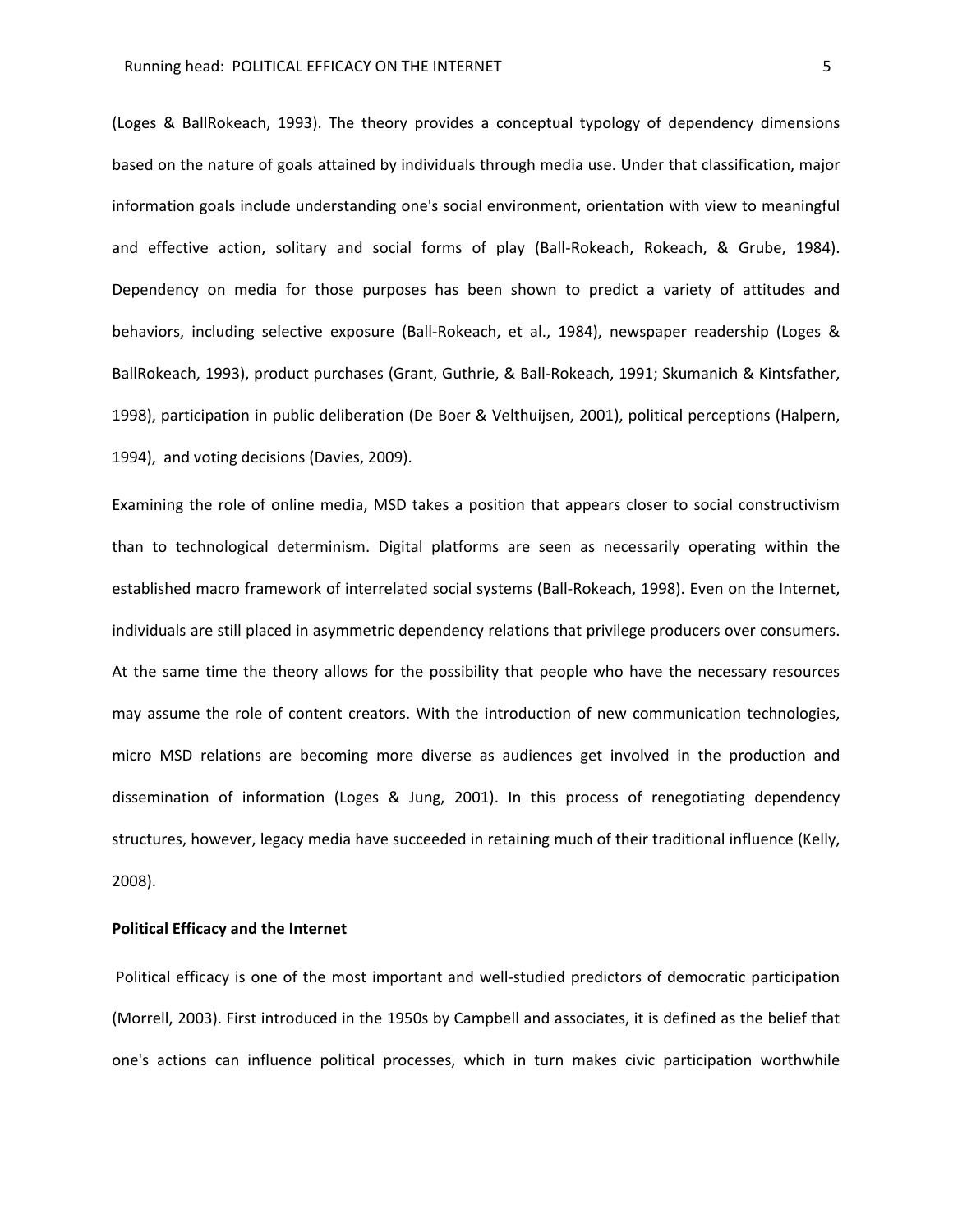(Campbell, Gurin, & Miller, 1954). Research on political attitudes and behavior has since confirmed the link between efficacy and political engagement (Delli Carpini, 2004).

Further investigations suggest that political efficacy consists of two interrelated components. *Internal efficacy* describes the belief that one can understand political life and participate effectively in it, while *external efficacy* refers to the perception that political actors and institutions are likely to be responsive to citizen demands (Niemi, Craig, & Mattei, 1991). External efficacy is related to the concept of political trust. Citizens who trust their government are also more likely to think that they can influence its decisions (Davis & Owen, 1998).

Research has established that media use in general and news consumption in particular are associated with increased efficacy (Pinkleton & Austin, 2001; Scheufele & Nisbet, 2002). Around the turn of the century, scholars also began investigating the impact of Internet use and online news exposure on political actions and attitudes. While positive associations were often hypothesized, results have been far from conclusive (Bakker & de Vreese, 2011; Boulianne, 2009; Delli Carpini, 2004). One group of studies reported sizeable positive effects of Internet access on engagement (Kenski & Stroud, 2006; Mossberger & McNeal, 2008). Others found small or no effects (Boulianne, 2009; Scheufele & Nisbet, 2002). One explanation for these discrepancies is that the typically used exposure measures were not nuanced enough to serve as a good predictor of political participation (Bakker & de Vreese, 2011; Shah, McLeod, & Yoon, 2001).

Studies looking specifically at political efficacy have been similarly inconsistent in their findings (Coleman, et al., 2008; Zhang, Johnson, Seltzer, & Bichard, 2010). In one of the early works investigating this, Davis and Owen (1998) found that online audiences tend to score high on efficacy measures, having a greater confidence in their ability to influence the political process compared to the general public. Davis & Owen further suggested that attention to new media can be seen as a manifestation of a general connectedness to the political world.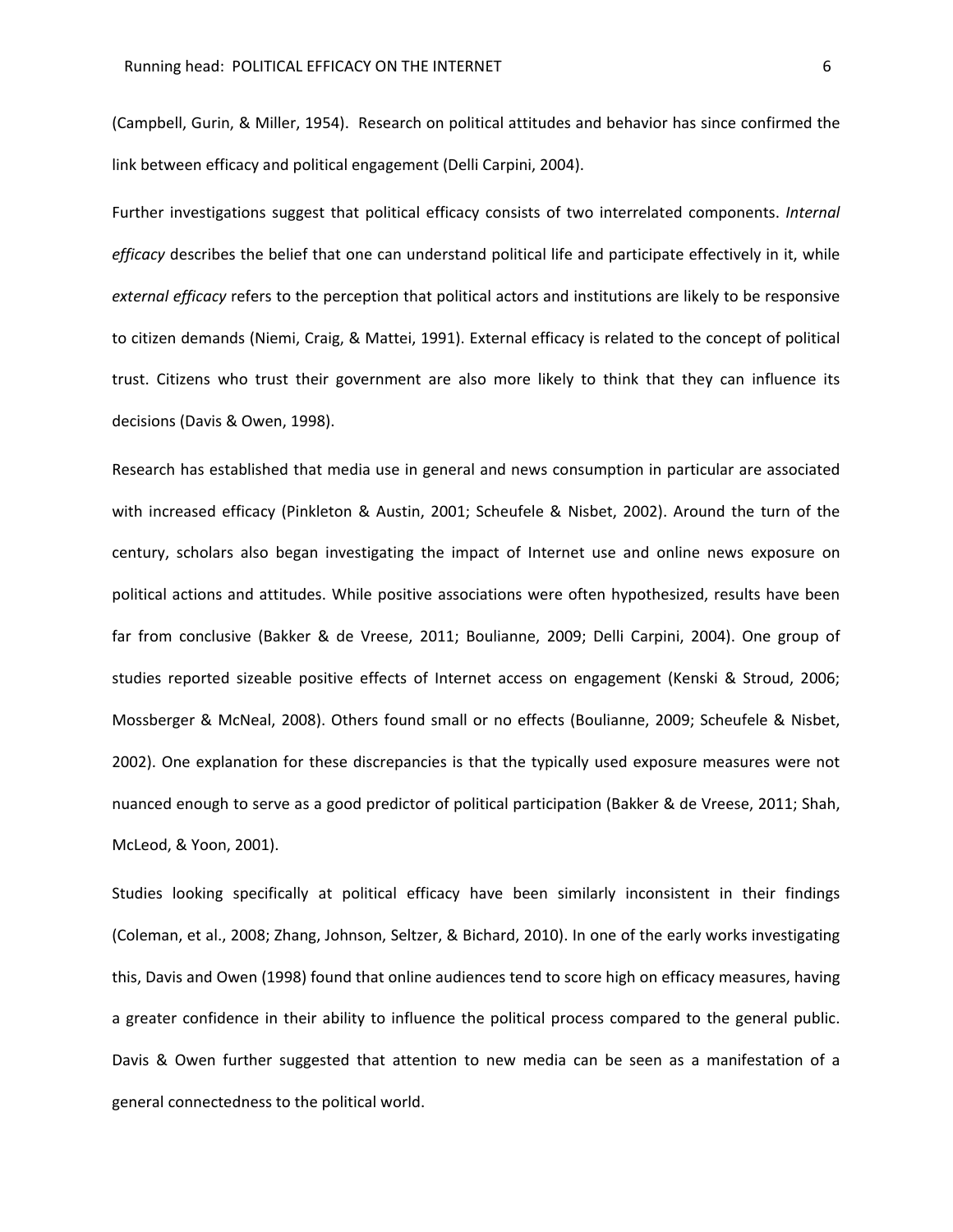Lee (2006) hypothesized that the Web can lower barriers to political participation and increase efficacy by providing an easy way to communicate with activist groups and elected officials. Based on a survey of US college students, he concluded that information-related Internet use and online political communication were predictors of internal, but not external efficacy.

Using data from the 2000 National Annenberg Election Survey, Kenski and Stroud (2006) discovered a positive association between Internet access and efficacy. Though statistically significant, the impact of Internet use they saw was relatively small.

Another set of scholars exploring the impact of the Internet on political efficacy reported results that were even less encouraging. A study by Scheufele and Nisbet (2002) found no effect of using the Internet for information, and a negative effect of entertainment uses. The researchers concluded that the Internet had a rather limited role when it came to promoting citizenship. Longitudinal analyses also found a limited or no association between efficacy and online exposure to political information (Jennings & Zeitner, 2003; Johnson & Kaye, 2003).

## **Online Efficacy and Dependency Relations**

Responding to the stated need for more research on the impact of new media on political efficacy (Delli Carpini, 2004), this paper addresses the inconsistencies in existing literature in two ways. First, it advocates the use of a medium-specific measure of efficacy. Second, it posits that Internet dependency would be a more reliable predictor of political attitudes than exposure indicators.

One possible explanation for the observed discrepancies is that they stem from the use of general measures of efficacy. It is likely that Internet-related variables will be consistent predictors of the perceived efficacy associated specifically with *online* political actions. Thus the present study uses an adapted index of relative online efficacy. Traditional items (e.g., "I think people like me have a say in what the government does") are replaced with medium-specific versions (e.g., " I think by using the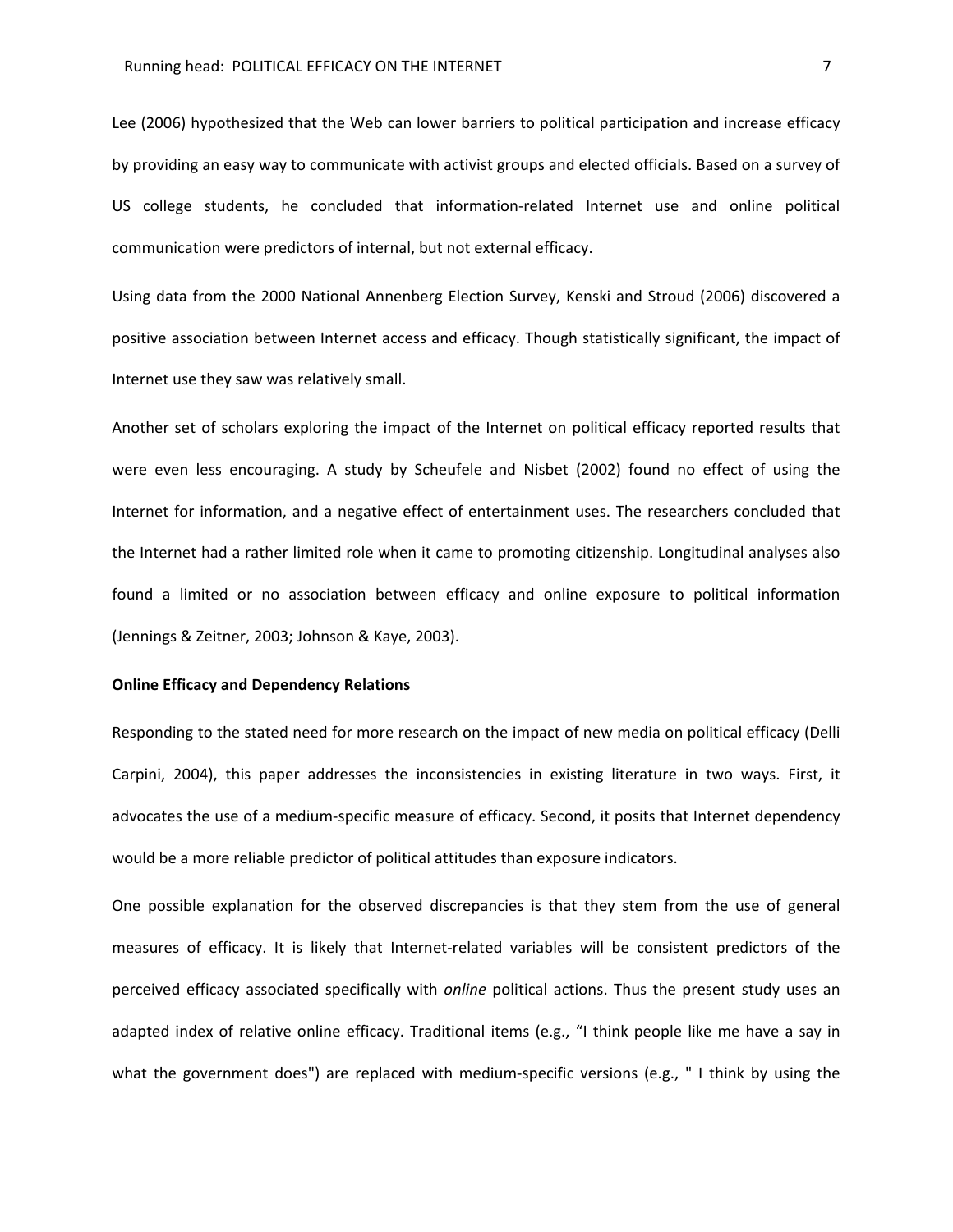Internet, people like me can have more say in what the government does"). The belief that online tools have the capacity to empower individuals should inform behavioral intentions and drive online participation (Postmes, 2007).

Grounded in the MSD framework, this article further maintains that the intensity of individual dependency upon online resources will prove to be a better predictor of efficacy compared with exposure or access measures. Internet dependency and related constructs have been employed by scholars as a more adequate way to capture the meaning and context of usage patterns (Jung, Qiu, & Kim, 2001; Loges & Jung, 2001; J. Melton & L. Reynolds, 2007).

In general, MSD relations are expected to determine both one's media use and the consequent effects on attitudes and behavior (Ball-Rokeach, 1985, 1998). Dependency is, furthermore, less constrained by environmental factors that may suppress or enhance exposure (Ball-Rokeach & Grant, 1990; Grant, 1996). Consumers relying heavily on a source for the fulfillment of personal goals will experience greater effects, even if their exposure is limited. News reading, for instance, has been found to produce different cognitive responses in people who report similar exposure time but different dependency intensity (De Boer & Velthuijsen, 2001).

In their comprehensive MSD field study, Ball-Rokeach et al (1984) demonstrate that dependency patterns do in fact predict selective exposure. Other research has confirmed that media importance measures have greater validity and stronger relation to efficacy compared with media use (Pinkleton & Austin, 2001). Based on similar premises this study hypothesizes that:

**H1a:** Internet dependency will predict Internet exposure.

**H1b:** Internet dependency will predict online political efficacy.

**H1c:** Internet dependency would be a better predictor of efficacy than Internet exposure.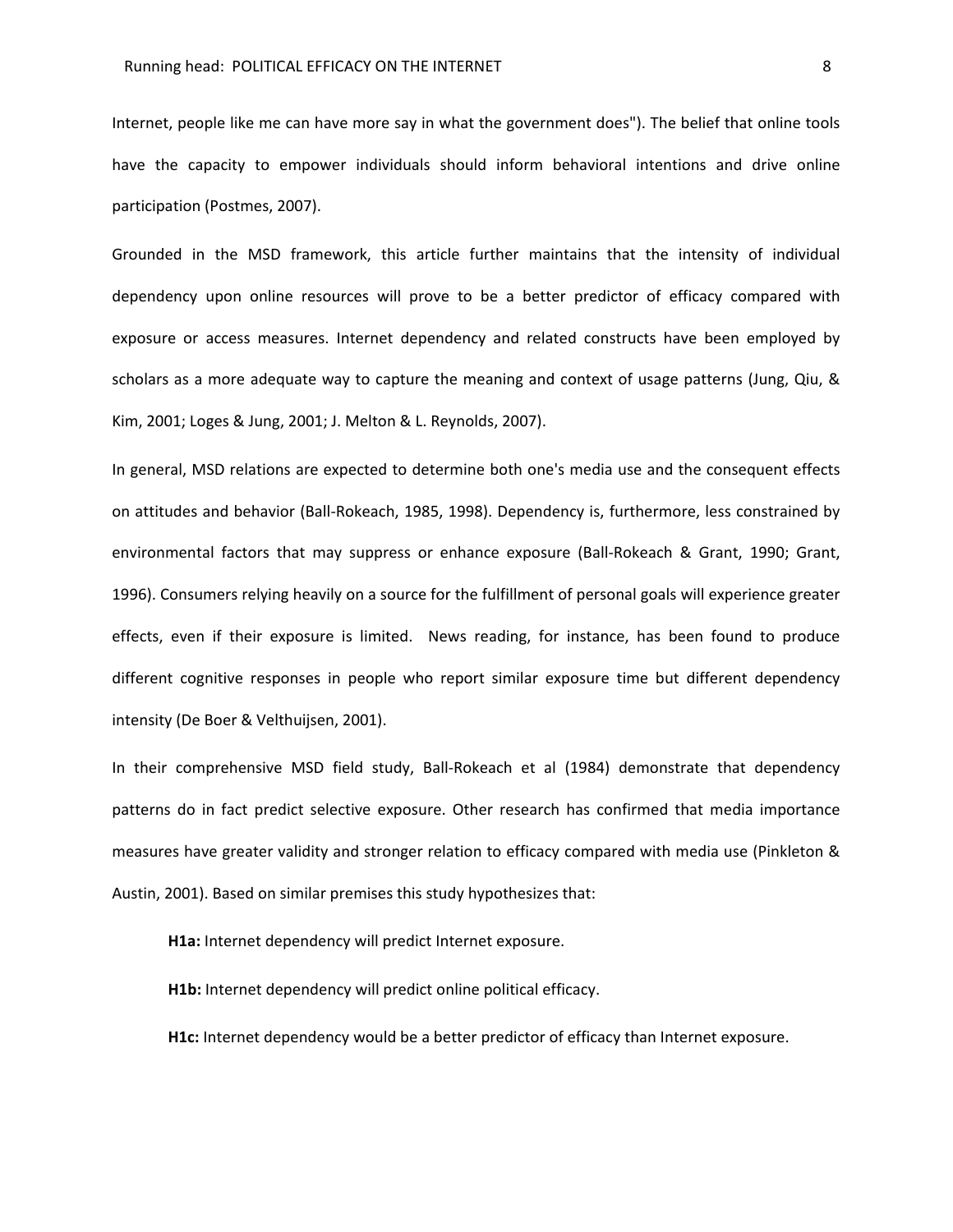## **Perceived Utility: News Scope, Credibility and Political Interaction Online**

The perceived utility of media resources is an important individual-level factor affecting dependency strength (Ball-Rokeach, 1998). The intensity of MSD relations is influenced not only by individual goals, but also by the expected usefulness of media in achieving these goals (Ball-Rokeach, 1985). The rest of the hypotheses put forward in this paper propose that the utility of Internet as a source of comprehensive and credible news coverage, and as a way to interact with politically similar discussants, should predict the intensity of individual dependency relations. The extent to which online resources are seen as serving those goals is also expected to influence the perceived political efficacy associated with online activities.

Information-seeking is a key motive predicting Internet use (Papacharissi & Rubin, 2000). Goals related to information-gathering and understanding one's social environment are also a major factor in media dependency relations (Ball-Rokeach, et al., 1984). Internet dependency in particular is positively associated with online news reading (Patwardhan & Yang, 2003). The perceived utility of the Web as serving information-related goals should thus enhance individual Internet dependency:

**H2a**: The perceived utility of online media as a comprehensive source of relevant news

will predict individual Internet dependency.

News consumption is further expected to result in higher levels of political efficacy (McLeod, Scheufele, & Moy, 1999; Nisbet, 2008). Public affairs news increases civic knowledge, which in turn strengthens the belief that one can understand the political system well enough to participate effectively in it (de Zuniga, Veenstra, Vraga, & Shah, 2010; Pinkleton & Austin, 2001). As discussed in previous sections, studies have found some qualified support for the hypothesized positive effects of online news gathering on political efficacy (Kaye & Johnson, 2002, 2004; K. M. Lee, 2006). Consistent with the MSD framework, this paper suggests that online political efficacy will be predicted by the perceived utility of Internet in serving individual information goals: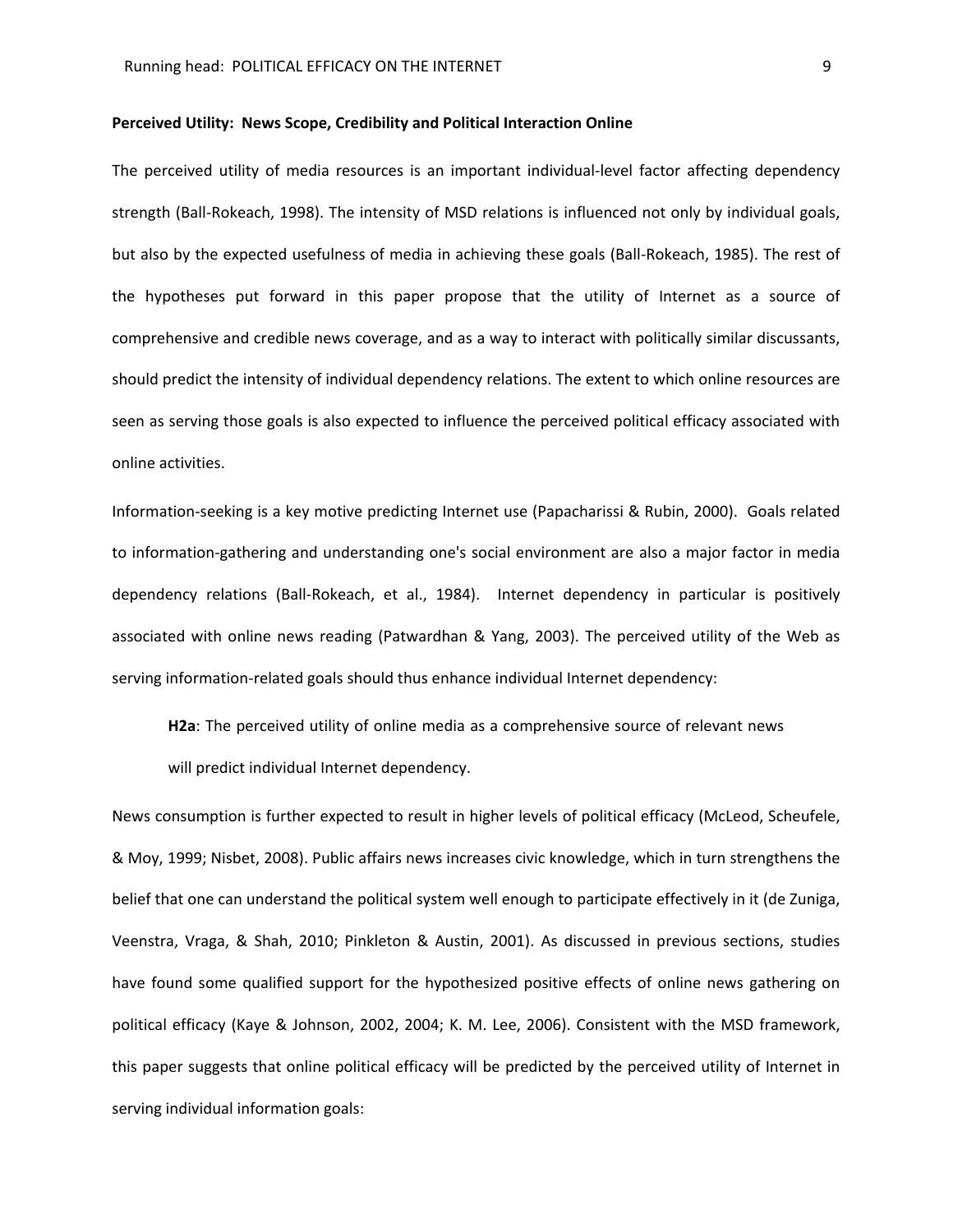**H2b**: The perceived utility of online media as a comprehensive source of relevant news will predict online political efficacy.

Perceived credibility, or the extent to which news coverage is seen as fair, unbiased, and trustworthy, is another factor affecting individual relationships with media (Ball-Rokeach, 1998). Past research has shown that credibility is linked to media use (Stavrositu & Sundar, 2008). People tend to judge their preferred news sources as more credible and pay less attention to media that seem biased or untrustworthy (Johnson & Kaye, 1998). Internet reliance, a construct somewhat similar to dependency, has been shown - albeit somewhat inconsistently across studies (Johnson & Kaye, 2010b) - to have a stronger association with credibility than pure exposure measures (Johnson & Kaye, 2010a).

As the utility of news sources is premised on whether they can be trusted, individual dependency relations are also influenced by perceived credibility. Previous research has found that media dependency is associated with credibility (Becker, 1978; Colman, 1990), as well as with the related construct of trust in media (Jackob, 2010). Similarly, this work suggests that:

**H3a**: The perceived utility of online media as a credible news source will predict individual Internet dependency.

While there is not much direct evidence linking media credibility to enhanced political efficacy, studies have found associations between other closely related concepts. Perceived media credibility has a positive association with trust in the government, a construct connected to external efficacy (Johnson & Kaye, 2002, 2004). A study by Lee (2010) also found some support for an association between efficacy, political trust, and trust in the media. Cynicism and negative perceptions about the media, on the other hand, have an adverse effect on political efficacy (Pinkleton, Austin, & Fortman, 1998). As this article employs an Internet-based operationalization of political efficacy, a direct link with the trustworthiness of online news seems even more plausible. Previous research on media-specific efficacy indicates that it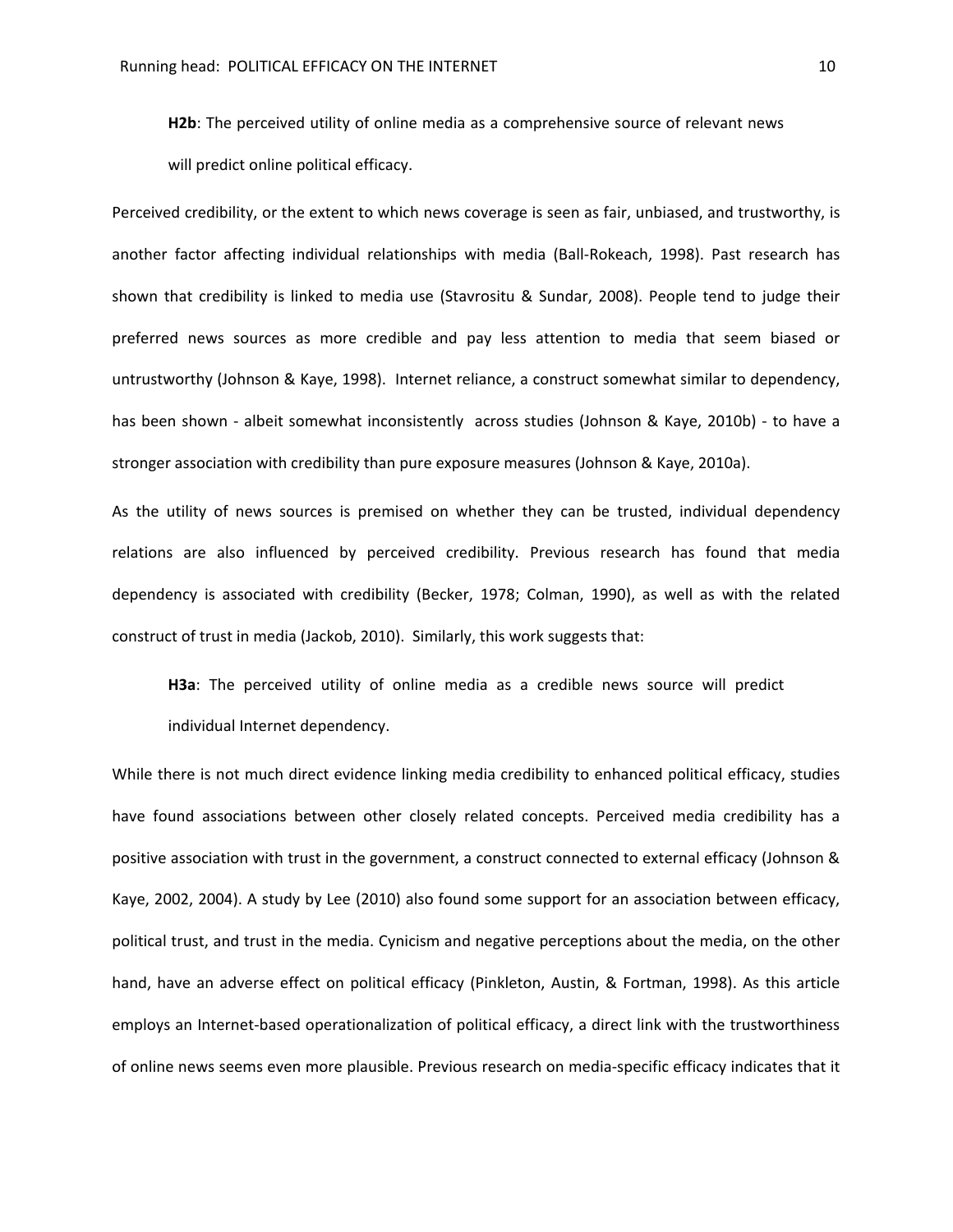is tied to perceived credibility, but also to general political efficacy and participation (Hofstetter, Zuniga, & Dozier, 2001). Thus it is likely that:

**H3b**: The perceived utility of online media as a credible news source will predict online political efficacy.

The content of traditional media serves a range of social functions as it provokes conversation, provides cues about social norms, and delineates the boundaries of acceptable interpersonal conduct (Ball-Rokeach, 1985; Ball-Rokeach, et al., 1984). The Internet additionally allows for two-way communication, which has direct implications for social interaction. In an analysis of online motivations and behavior Melton and Reynolds (2007) find communication-related goals to be an important aspect of Internet dependency. One social goal that has political consequences is the wish to interact with ideologically similar discussants. Individuals have a well-known preference for associating with like-minded others, as this reduces the discomfort of encountering diversity (Brass, 1995). As a result, personal ties are often homogenous with regard to multiple socio-demographic characteristics (McPherson, Smith-Lovin, & Cook, 2001). The observed ideological homogeneity in social networks is driven by a constellation of factors including conscious individual choices, influence from peers, the preference for similarity in demographic attributes, and environmental causes (Lazer, Rubineau, Chetkovich, Katz, & Neblo, 2010). It is known, furthermore, that people not only prefer conversation partners with compatible political views, but are also likely to selectively misperceive social cues in order to retain the assumption that others are ideologically similar (Huckfeldt & Sprague, 1987).

As the Internet allows for more selectivity than offline social environments, it permits individuals to seek out interaction with those who share their political opinions (Levine, 2007). Some examples of this emerge in research studying links between political bloggers (Adamic & Glance, 2005) and social network users (Boutyline & Willer, 2011; Yardi & Boyd, 2010). This study proposes, therefore, that both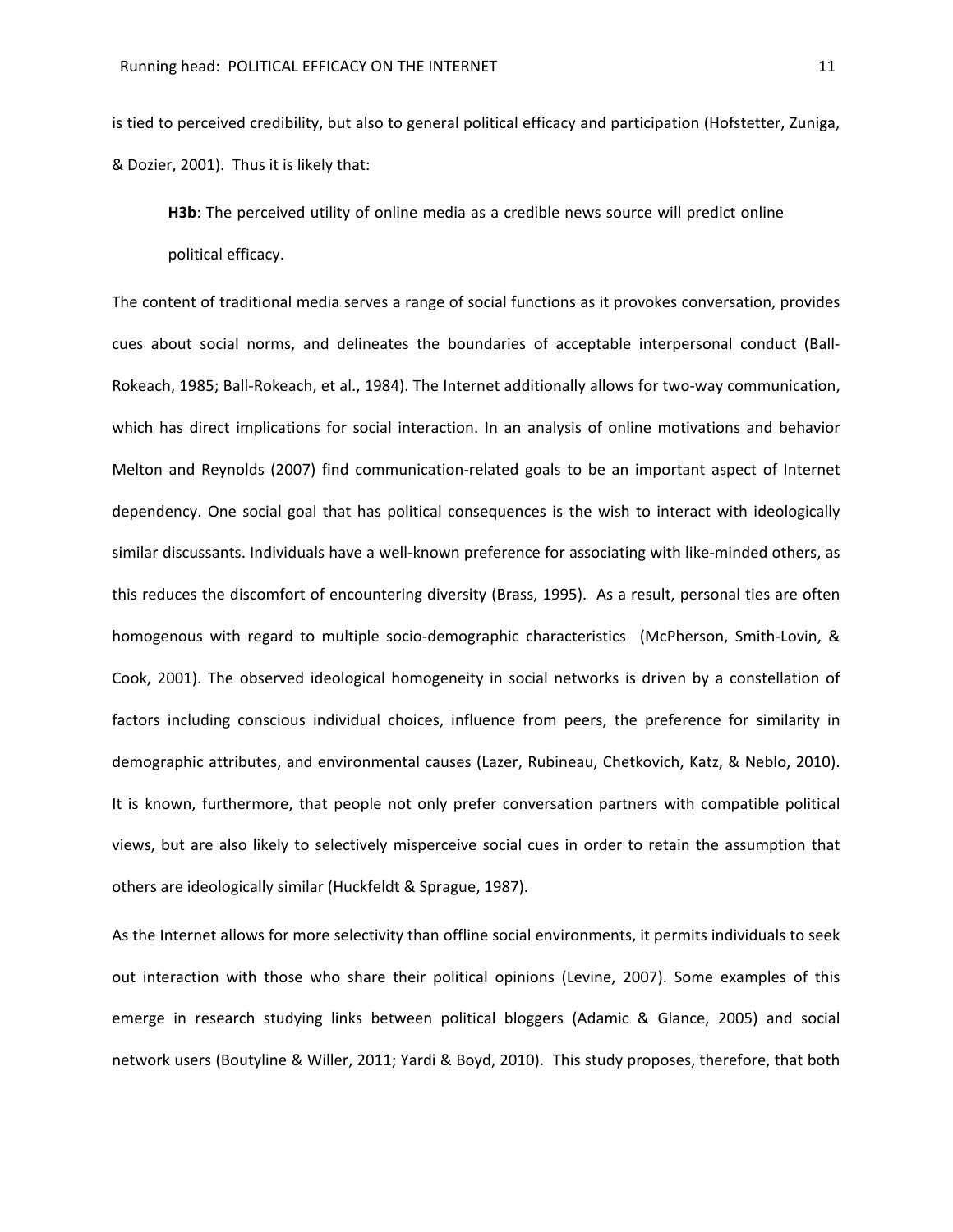individual dependency and the perceived political efficacy of Internet will be predicted by the capacity of the medium to enhance communication with ideologically similar others:

**H4a**: The perceived social utility of the Internet as a way to communicate with ideologically like-minded discussants will predict individual Internet dependency.

**H4b**: The perceived social utility of the Internet as a way to communicate with ideologically like-minded discussants will predict online political efficacy.

Some additional support for H4b is provided by studies linking political discussion to efficacy (Kenski & Stroud, 2006). Safe political environments (one where disagreement is minimized) are also expected to stimulate some forms of civic activity (Eveland & Hively, 2009; Mutz, 2002).

## **Method**

#### **Procedures**

The hypotheses of this study were tested using data from the 2010 US Digital Future Survey conducted by the USC Annenberg Center for the Digital Future. The survey used a national random digit dialing (RDD) telephone sample, giving every number in the 50 states and the District of Columbia an equal chance of being selected. As recruitment over landline phones causes RDD sample respondents to skew significantly older than the general population, the Digital Future Survey also included an age-targeted (12-35 years) supplemental sample.

The interviews were conducted between April 27th and August 30th of 2010. During the initial phone call, interviewers obtained a rooster of household members and randomly selected from it an individual aged 12 and over as the interviewee. When interviews were interrupted, up to three attempts were made to complete them later. Households that refused to participate during the initial call were not contacted again. Respondents who indicated that they had Internet access were prompted to take an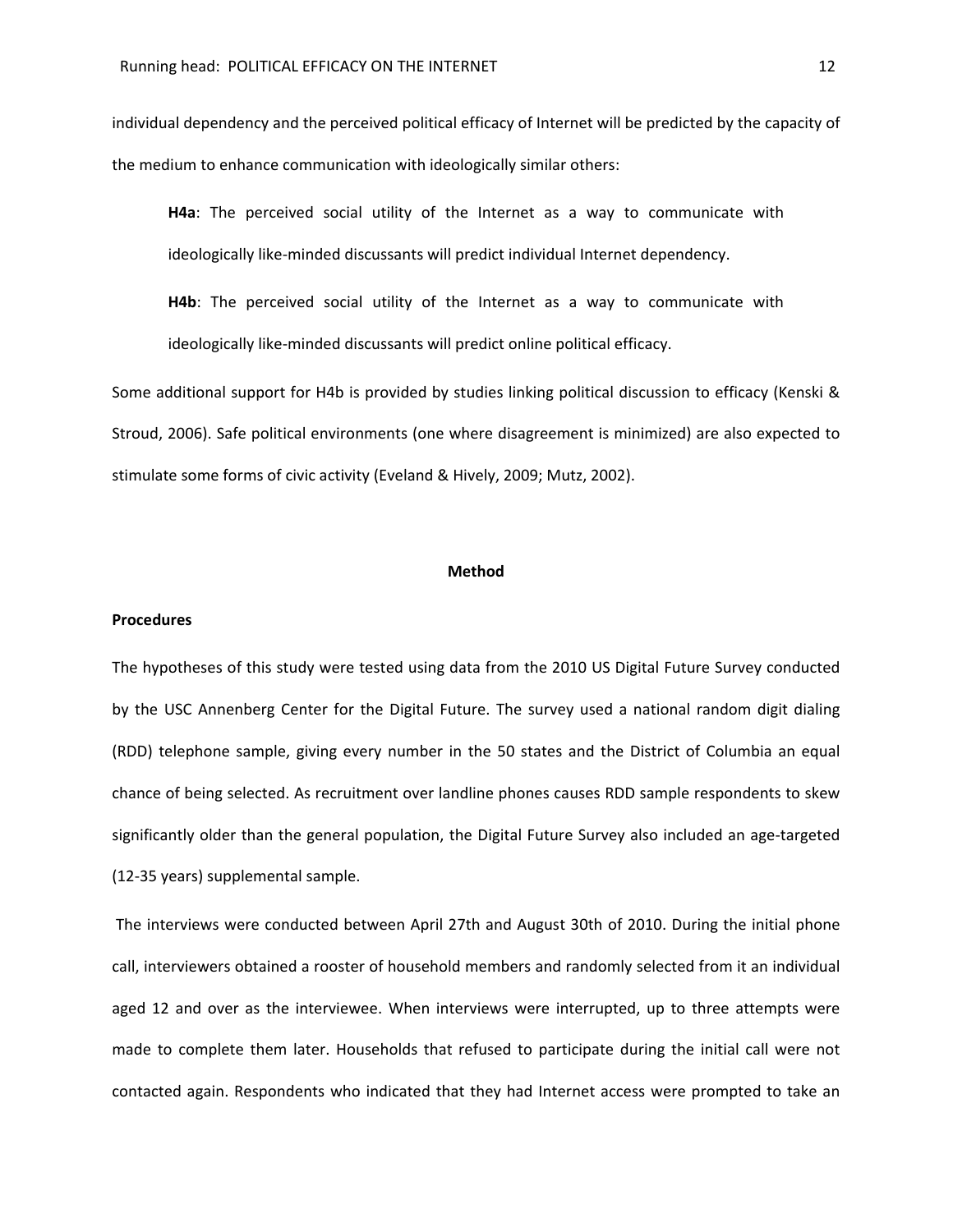online version of the survey. They could also choose to be interviewed over the phone if that was their preferred option. More information about the sampling strategy, survey procedures and specific items included in the questionnaire can be found in the 2011 Digital Future Report (Cole et al., 2011).

## **Participants**

A total of 1926 respondents completed the Digital Future Survey. Internet use was reported by 82.2% of the survey participants. As this study investigates patterns of online dependency and efficacy, only Internet users were included in the analysis. Since younger participants were not asked questions related to politics, the sample was further restricted to the individuals of age 16 and over who had given responses to the set of political questions included in the study (*n* = 1254).

Given the sufficiently large sample size, respondents who had missing data on one or more of the variables used in this study were excluded from the analysis. The final sample used in the study contained 1150 respondents.

# **Measures**

#### **Endogenous Variables.**

*Online Political Efficacy* was operationalized through a four-item index aimed at measuring the extent to which the Internet enhances individual internal and external efficacy. Participants were asked whether they thought that by using the Internet, "people like you can have more political power", "people like you will have more say in what the government does", "people like you can better understand politics", "public officials will care more what people like you think". Responses were recorded on a five point Likert scale (1 = *Strongly Disagree,* 5 = *Strongly Agree*). Confirmatory factor analysis conducted in LISREL 8.8 (Joreskog & Sorbom, 2006) indicated that the index was acceptable: all loadings were significant and the overall fit of the model was good  $(\chi^2 = 1.42, p = .51 \text{ DF} = 2, GF = 1, RMSEA < 0.01)$ . The scale had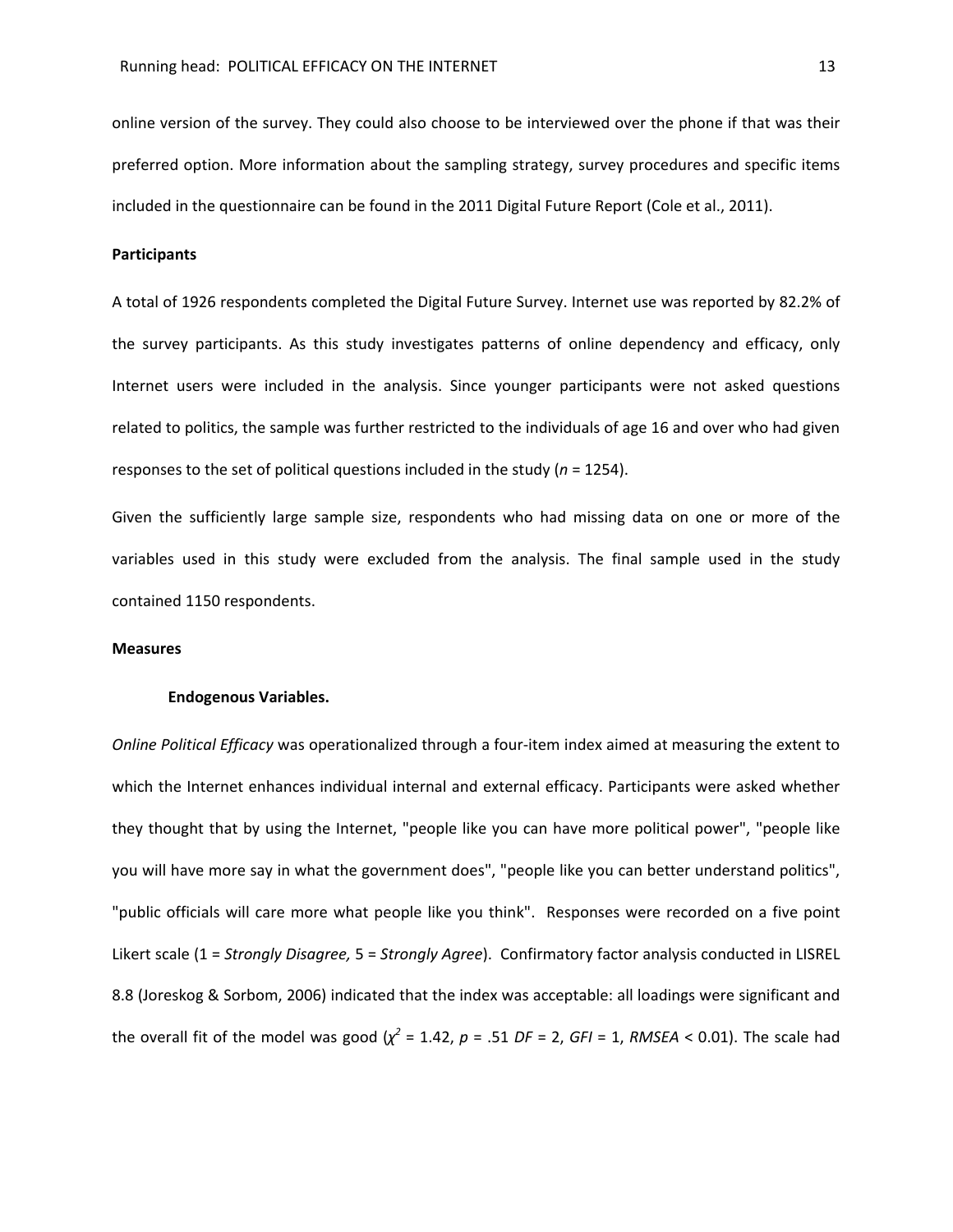good internal consistency (*α* = .83). The final measure of political efficacy (range 4 to 20, *M* = 12.7 *SD* = 3.6) was calculated as the sum of scores on the four items<sup>[1](#page-13-0)</sup>.

*Internet Dependency*. Melton and Reynolds (2007) used factor analysis to uncover dimensions of media system dependency in the case of the Internet. Their results suggested that overall dependency was based on the extent to which Internet serves goals related to *information seeking*, *news*, *communication* and *entertainment*. In view of that, the present paper used a cumulative index adding together respondent scores for three separate dimensions of dependency. Those measured how much the respondent depended on the Internet for *information/news*, *maintaining social ties,* and *entertainment.* The survey items used to operationalize these dependency types accordingly asked participants how important the Internet was to them for information, entertainment, and the maintenance of social relationships. As each dependency type represents a separate construct dimension, reliability was assessed using McDonald's omega coefficient (*ω* = .75). The answers were recorded on a scale ranging from 1 (*Not important at all*) to 5 (*Very Important*). The Internet Dependency index (range 3 to 15, *M* = 11.3 *SD* = 2.5) was computed by summing individual scores on the three items.

*Internet Exposure* (range 1 to 70, *M* = 20 *SD* = 15.3) was defined as the participant's total time of Internet use measured in hours per week.

#### **Exogenous Variables.**

*Information Utility*. The information utility of the Web was operationalized through two measures: *News Scope* and *Perceived Credibility*.

The News Scope index included five items. Three of them asked how well the Internet met the respondent's needs for local, national, and international news. The other two requested that the

<span id="page-13-0"></span> $1$  Note: In an earlier version of the analysis, all composite measures used in this study were calculated by summing items weighted by factor loadings. As factor loadings in all cases were high and similar in size, weighing by them did not significantly change the resulting model fit and path coefficients. Based on that, a decision was made to use unweighted items in order to facilitate future replications of this study with other datasets.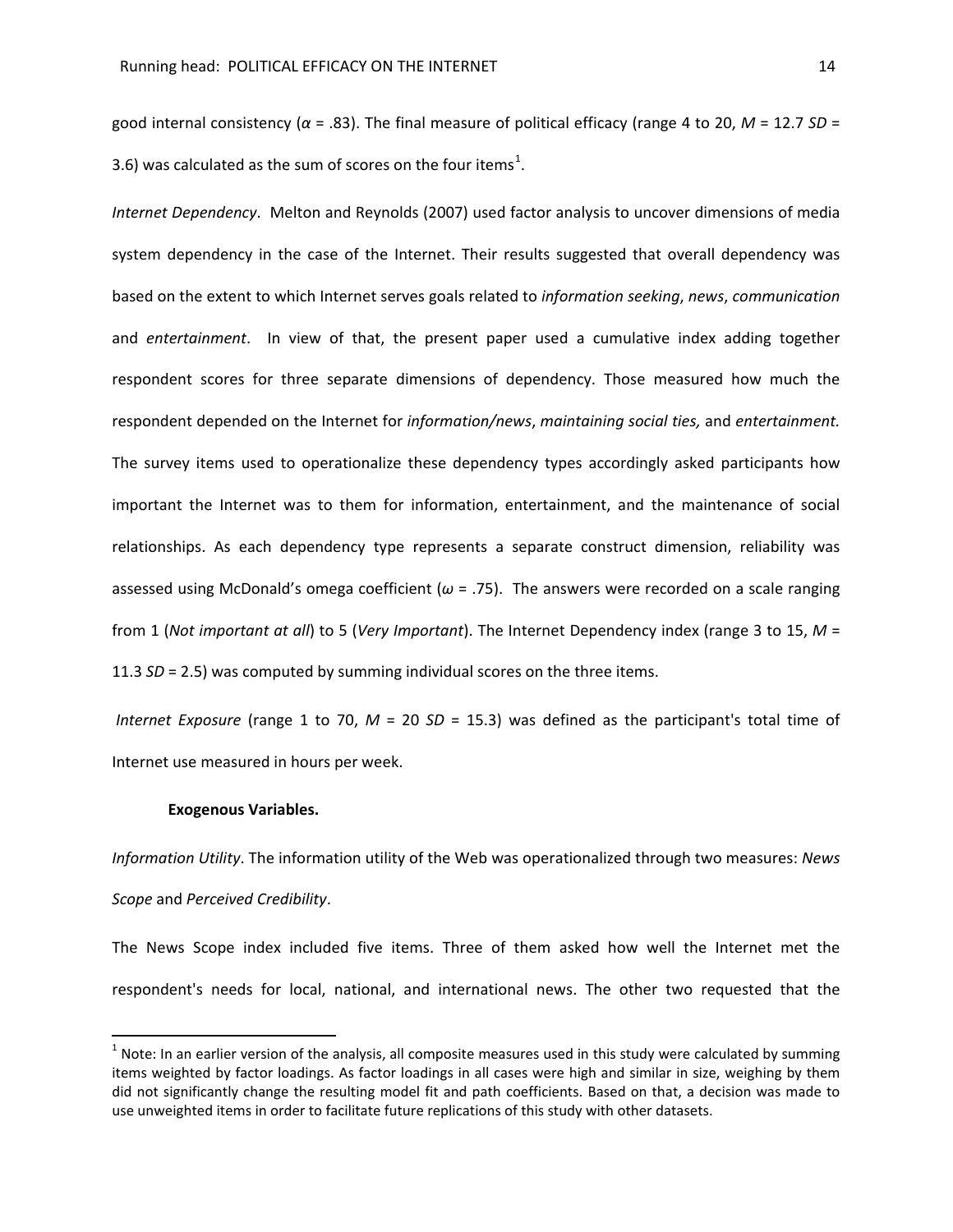respondents rate the scope/comprehensiveness of online news, and the extent to which the Internet provides information that allows people to put news in context.

Perceived Credibility included five items asking whether online news was fair and balanced; based on reliable sources; its intent was transparent; it served as a watchdog for government/business; and was overall of high quality.

All items included in *News scope* and *Perceived credibility* were measured on a scale ranging from 1 (*Poor*) to 4 (*Excellent*). As information gratifications are known to have a strong association with credibility (Johnson & Kaye, 2010a), a confirmatory factor analysis was conducted with News Scope and Perceived Credibility as correlated factors. All item loadings were significant. The overall model fit  $(\chi^2 =$ 72, *p*<.05, *DF* = 28, *GFI* = .99, *RMSEA* = .03) was acceptable with *χ 2* / *DF* = 2.6 (Wheaton, Muthen, Alwin, & Summers, 1977). Furthermore, this model had a better fit to the data than a model with two orthogonal factors, or one where all items loaded on a single factor.

Both News Scope (*α* = .85) and Perceived Credibility (*α* = .86) had good internal consistency. The final measures were calculated by summing the respective items for each construct.

*Social Utility/Politically Similar Ties* was a single-item measure (*M* = 3.2, *SD* = .7) asking respondents whether Internet use had increased their contact with people who share their political views. Answers were recorded on a five point scale (1 = *Greatly Decreased,* 5 = *Greatly Increased*).

*Control Variables.* Three exogenous control variables: *age* (range 16 to 90, *M* = 49 *SD* = 17), *education* (range 1 to 12,  $M = 8.3$  *SD* = 2), and *political ideology* (range 1 to 5,  $M = 3$  *SD* = 1.3) were included in the model. Education was measured by asking about the last year of education completed by the respondent. Political ideology was measured on a scale from 1 (*Very conservative*) to 5 (*Very liberal*).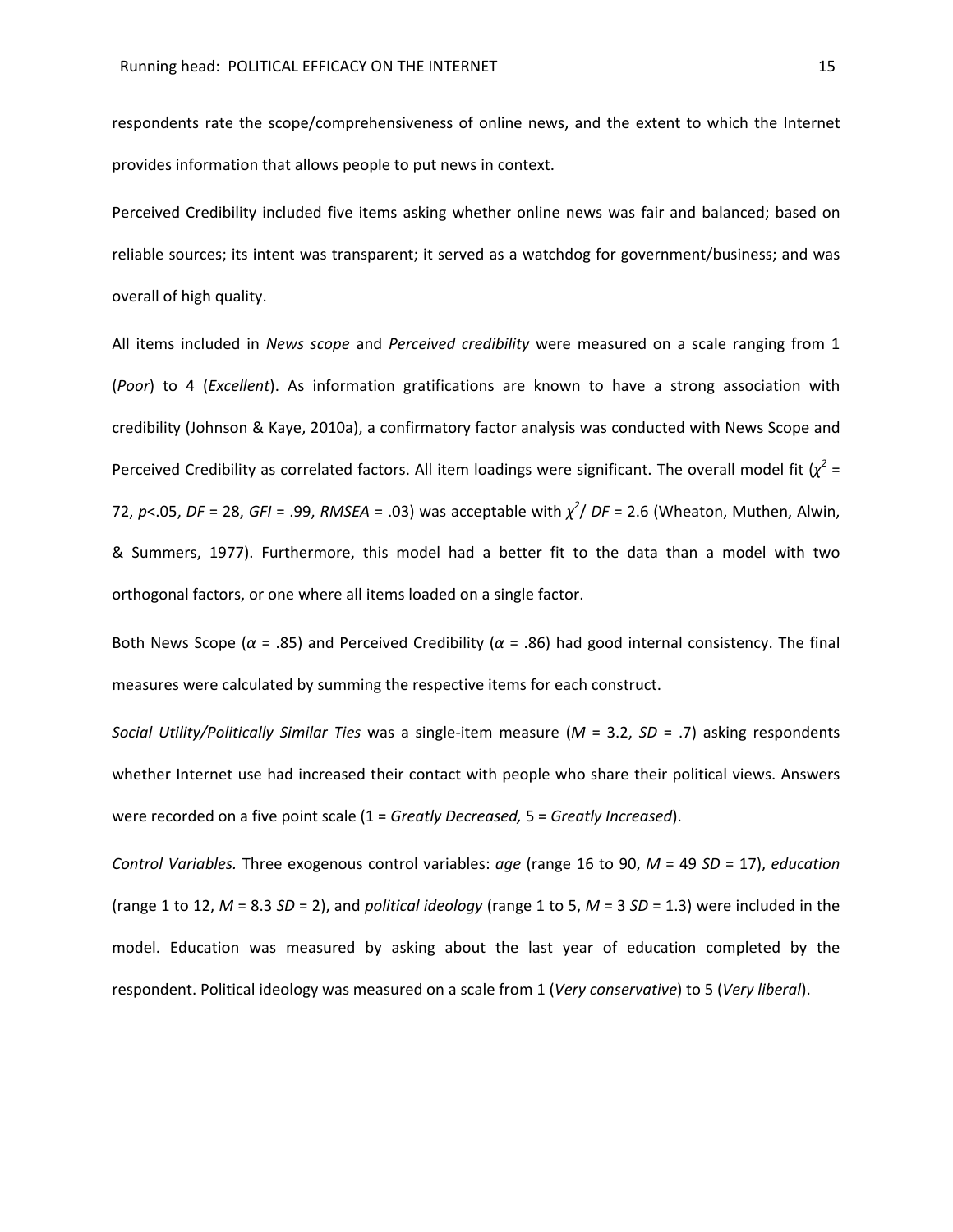#### **Analysis**

The nine hypotheses put forward by this study were tested in LISREL 8.8 (Joreskog & Sorbom, 2006) through a structural equation model using maximum likelihood estimation procedures. The hypothesized structural model is presented on Figure 1. The significance of individual paths and the global fit of the model to the observed data were used to determine whether hypotheses were supported. The alpha level determining significance of individual path coefficients was set at .05.

In order to test H1c which stated that Internet dependency should predict efficacy better than exposure, a path from exposure to efficacy was added to the model. The goodness of fit of the augmented model along with the path coefficient and its standard error were used to determine whether the hypothesis would be supported.

< Figure 1 about here>

#### **Results**

#### **Preliminary Analysis**

Prior to estimating the model, the dataset was pre-processed in PRELIS. Cases that contained missing data were removed. Measurement models for the composite indexes were estimated in LISREL 8.8 and the scores computed as discussed in the previous section. The correlation matrix of variables included in the analysis is available in Table 1.

<Table 1 about here>

# **Primary Results**

## **Global fit of the model.**

Figure 2 presents the coefficients for the structural model estimated in LISREL 8.8 which tested the hypotheses of this study. The global fit of the model was very good. The chi square statistic was nonsignificant even with the large sample size of the study  $(\chi^2 = 13.6, p = .26, DF = 11)$ , indicating that the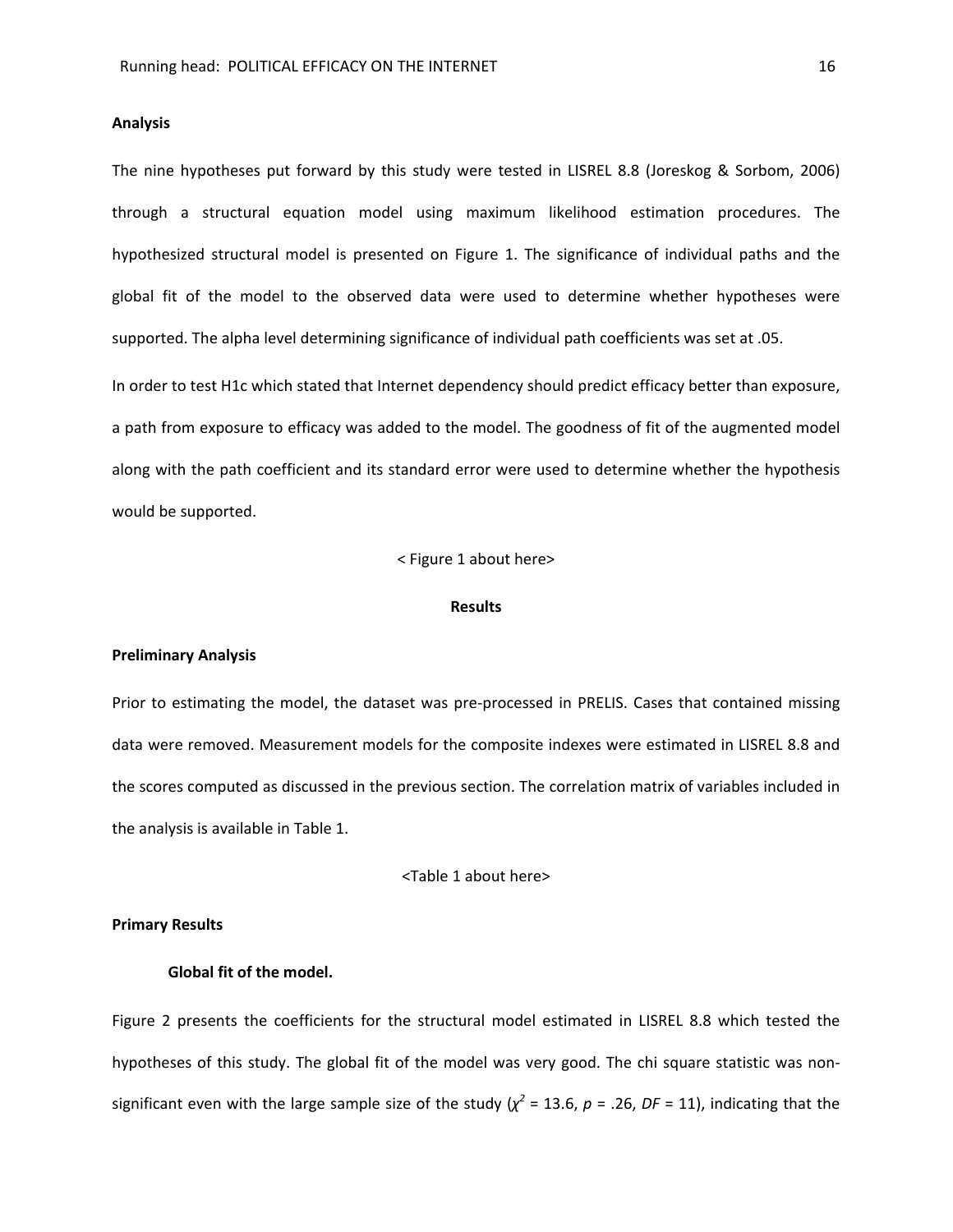reconstructed and observed covariance matrices for the model were fairly similar. The ratio of chisquare to degrees of freedom was satisfactory:  $\chi^2$ / DF = 1.2 (Wheaton, et al., 1977). The goodness of fit index (GFI), comparative fit (CFI) and the normed fit (NFI) were all close to 1 (*GFI* = 1, *AGFI* = .99, *CFI* = 1, *NFI* = .99). The root mean square error of approximation was also acceptable (*RMSEA* = .01).

## **Individual path coefficients.**

#### <Figure 2 about here>

Table 2 shows direct, indirect and total effects for the paths included in the model. The estimated path coefficients provided support for eight out of the nine hypotheses of the study. The exception was H3a which posited a link from online media credibility to Internet dependency (γ = .01, *SE* = .04, *p* > .05). As suggested by H1a to H4a, online political efficacy was predicted by Internet dependency (β = .17, *SE* = .03, *p* < .01), online news scope (γ = .14, *SE* = .04, *p* < .01), perceived credibility (γ = .20, *SE* = .04, *p* < .01), and the social utility of maintaining contacts with politically similar alters (γ = .15, *SE* = .03, *p* < .01). The three control variables: education (γ = .10, *SE* = .03, *p* < .01), age (γ = .06, *SE* = .03, *p* < .05), and political ideology (γ = .08, *SE* = .03, *p* < .01), were also significant predictors of efficacy, though their effects were smaller. Combined, the variables in the model explained 24% of the variance in online political efficacy. Internet dependency was significantly predicted by online news scope (γ = .31, *SE* = .04, *p* < .01) as suggested by H2a, and social utility (γ = .20 *SE* = .03, *p* < .01) as proposed in H4a. The paths from age (γ = -.25, *SE* = .03, *p* < .01) and political ideology (γ = .12, *SE* = .03, *p* < .01) to Internet dependency were significant, but not the one from education (γ = .03, *SE* = .03, *p* > .05). Overall, 29% of the variance in Internet dependency was explained by the model.

Consistent with H1a, Internet dependency was a significant predictor of exposure time (β = .28, *SE* = .03,  $p < .01$ ).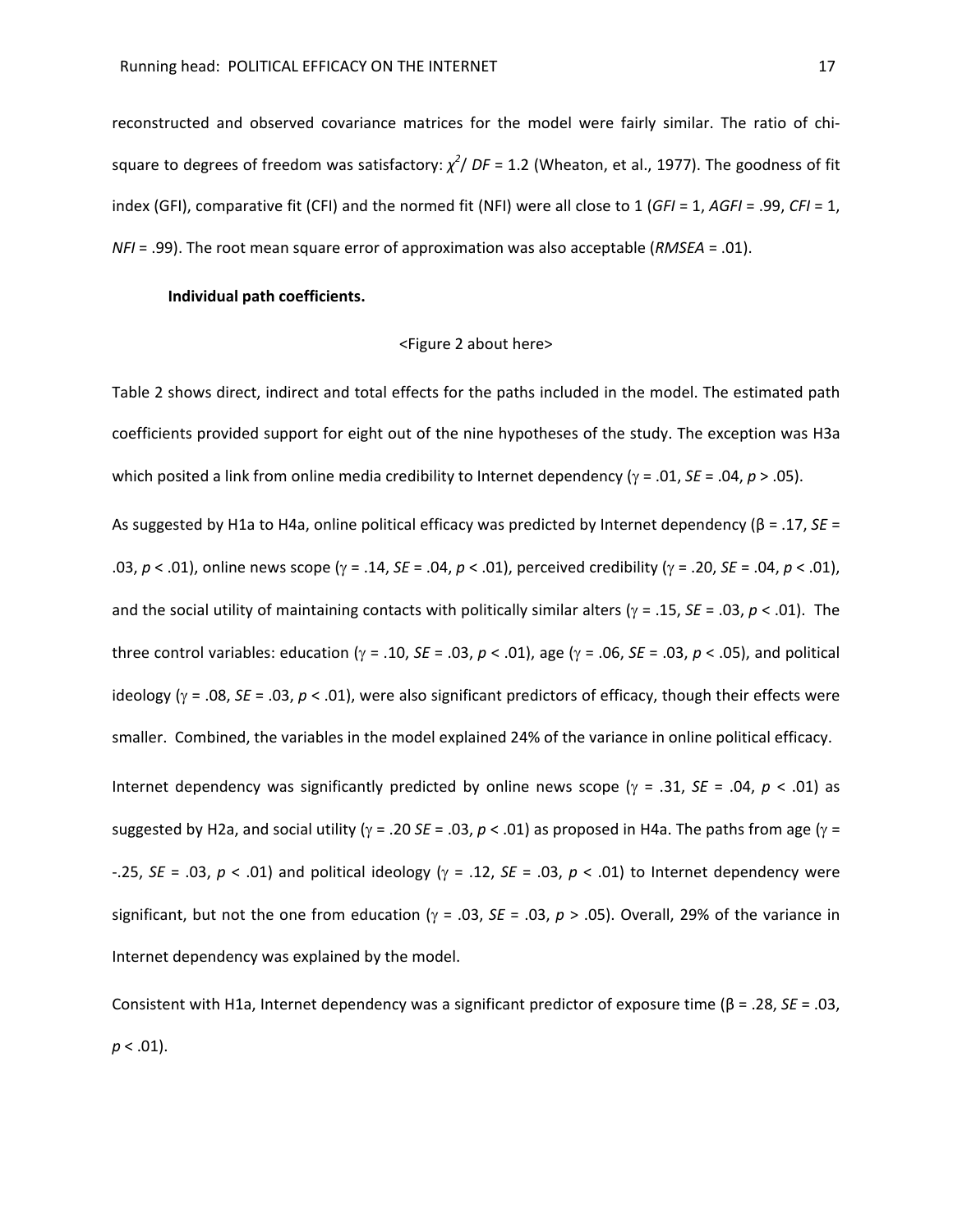In order to test H1c, a path from Internet exposure to online political efficacy was added to the model. The path coefficient (β = .02, *SE* = .03, *p* > .05) was not significant, which supported the hypothesis. As can be expected, adding this path also did not significantly improve the global fit of the model ( $\chi^2$  = 13, p *=* .23, *DF* = 10, *GFI* = 1, *RMSEA* = .02) as shown by a chi-square difference test: *Δ χ 2 / ΔDF* = .6.

### **Post-hoc Analysis**

## **Model revision.**

Using LISREL 8.8, a new model was estimated by deleting sequentially the three non-significant paths (perceived credibility to Internet dependency, education to Internet dependency, and education to Internet exposure). Non-significant covariances between exogenous variables were also fixed to zero. The global fit of the revised model  $(\chi^2 = 18.6, p = .42, DF = 18, GF = 1, AGF = .99, CF = 1, NF = .99,$ *RMSEA* < .01) did not change significantly, with *Δχ 2 / ΔDF* = .71. The direct, indirect and total effects for this more parsimonious model are presented in Table 2. All included paths were significant and coefficient sizes changed very little between the hypothesized and revised model.

# <Table 2 about here>

#### **Discussion**

This study set out to investigate the impact of Internet dependency relations on political efficacy. It proposed that individual differences in the perceived utility of new media will affect people's confidence in their ability to participate meaningfully in the political process. The analysis employed a mediumspecific measure of political efficacy reflecting the facilitating role of technology.

The results of the analysis confirmed eight of the nine hypotheses tested here. Internet dependency was associated with exposure time (H1a) and efficacy (H1b). Exposure, on the other hand, was not significantly related to efficacy (H1c).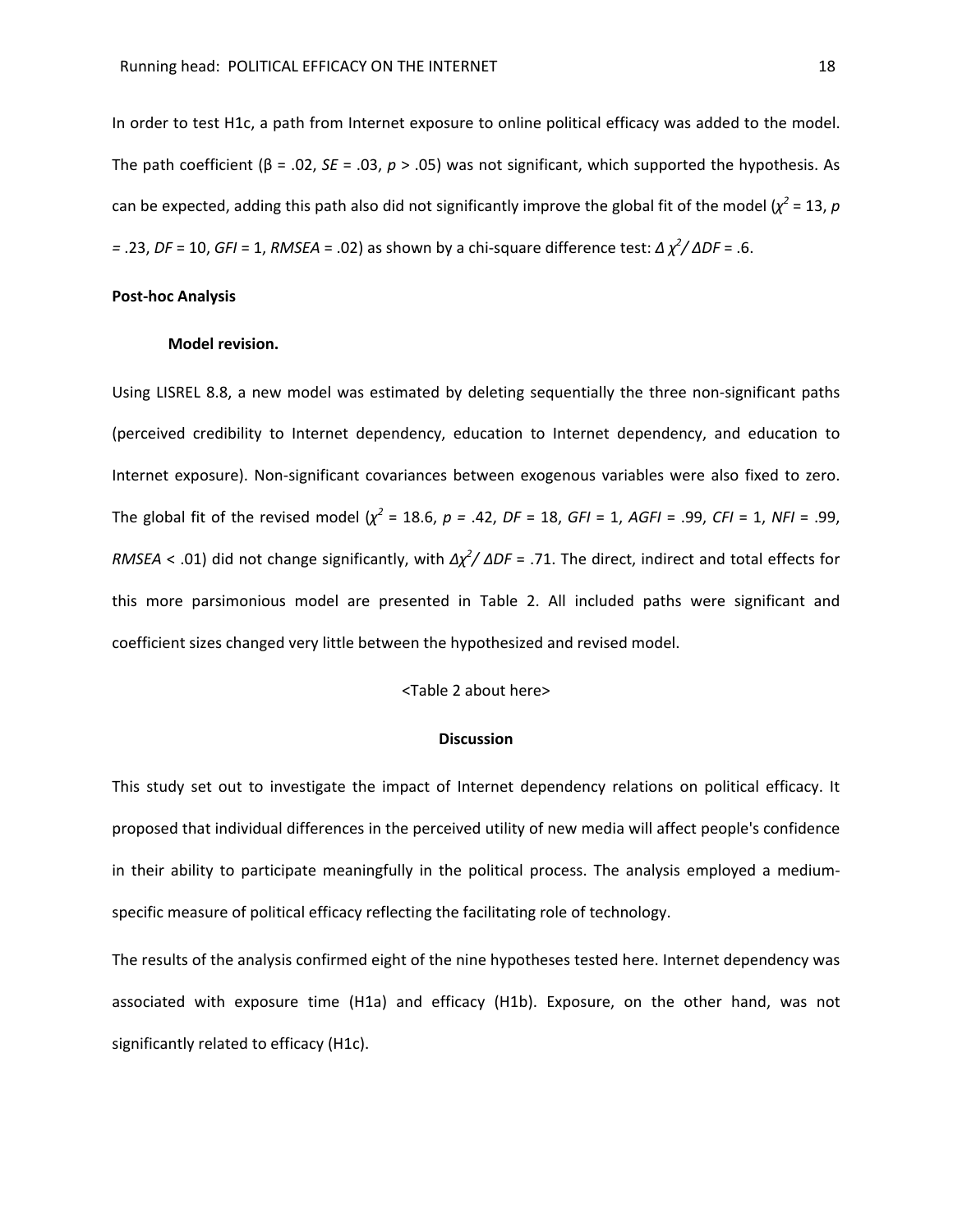The level of online political efficacy reported by respondents was further affected by their views about the comprehensiveness (H2b) and credibility of online news (H3b). The usefulness of the Internet in maintaining relationships with people on the same side of the ideological spectrum was another significant predictor (H4b). Higher levels of education also contributed to an enhanced sense of efficacy. Internet dependency was best predicted by the subjective information utility of the Web as a source of comprehensive local, national and international news (H2a). The perceived utility with regard to maintaining politically homogeneous ties was another driver of Internet dependency relations (H3a). Younger people were, unsurprisingly, more likely to be highly dependent on the Internet and spend more time online. Another control variable, political orientation, was also positively associated with both dependency and efficacy.

One hypothesized relationship not supported by the analysis was that between Internet dependency and the perceived credibility of online news. Considering new media to be trustworthy and unbiased led to higher efficacy, but it did not seem to significantly affect dependency. One plausible explanation for this lack of association is the operationalization of the measure used in this study. The items included in this index asked respondents to assess the credibility of news found on the Internet in general. The credibility of those specific news sites that the respondent relies on for information may be a better predictor of dependency relations. Additionally, credibility had a strong bivariate correlation with the news scope and comprehensiveness measure (*r* = .73), which increases the probability of Type II errors (Grewal, Cote, & Baumgartner, 2004) of failing to reject a false null hypothesis.

One advantage of the Internet-specific efficacy measure used in this study is that it can be expected to better predict online forms of political participation. Further studies should be conducted to gain a more nuanced understanding of this relationship.

The impact of structural stability on new media dependency and online efficacy provides another fruitful avenue for future research. A longitudinal analysis may capture the shifts in MSD relations driven by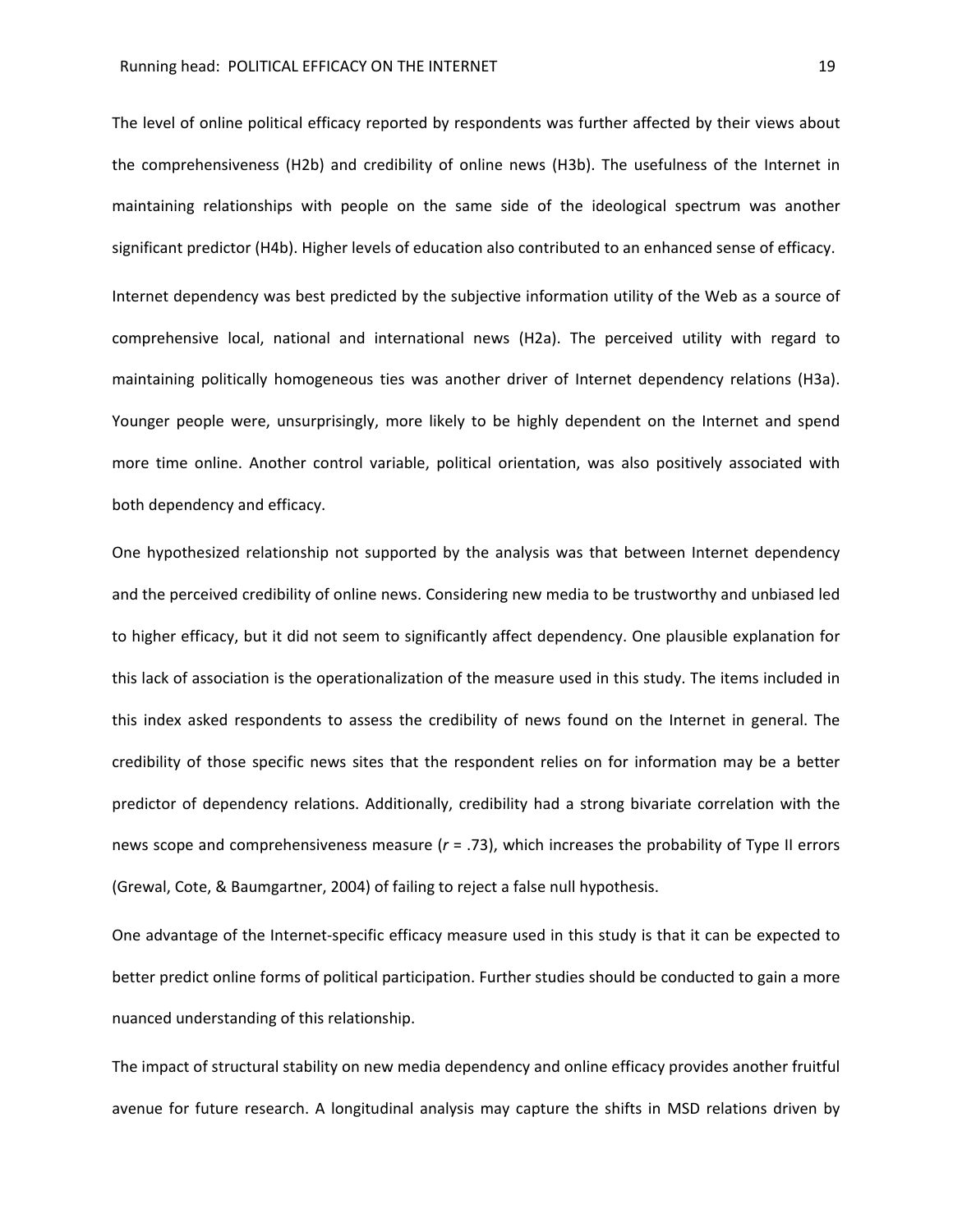increasing levels of social uncertainty (Ball-Rokeach, 1998; Loges, 1994). The global economic crises and regional geopolitical instability are altering people's relationship with media around the world. Digital platforms have emerged as important spaces for social organization. In this environment, changes in both scope and intensity of Internet dependencies can be expected.

Lastly, this study looked at Internet in its capacity to provide information and serve social goals. Measures of perceived utility, in line with previous research on traditional media, were grounded in practices of consumption rather than production. Digital tools, however, can also be used to create content, altering the nature of dependency relations (C. S. Lee, 2011). Authoring user-generated online content has been associated with psychological empowerment and an enhanced sense of political efficacy (Leung, 2009). Further research is needed on the production-driven dependency dimensions and their impact on political attitudes.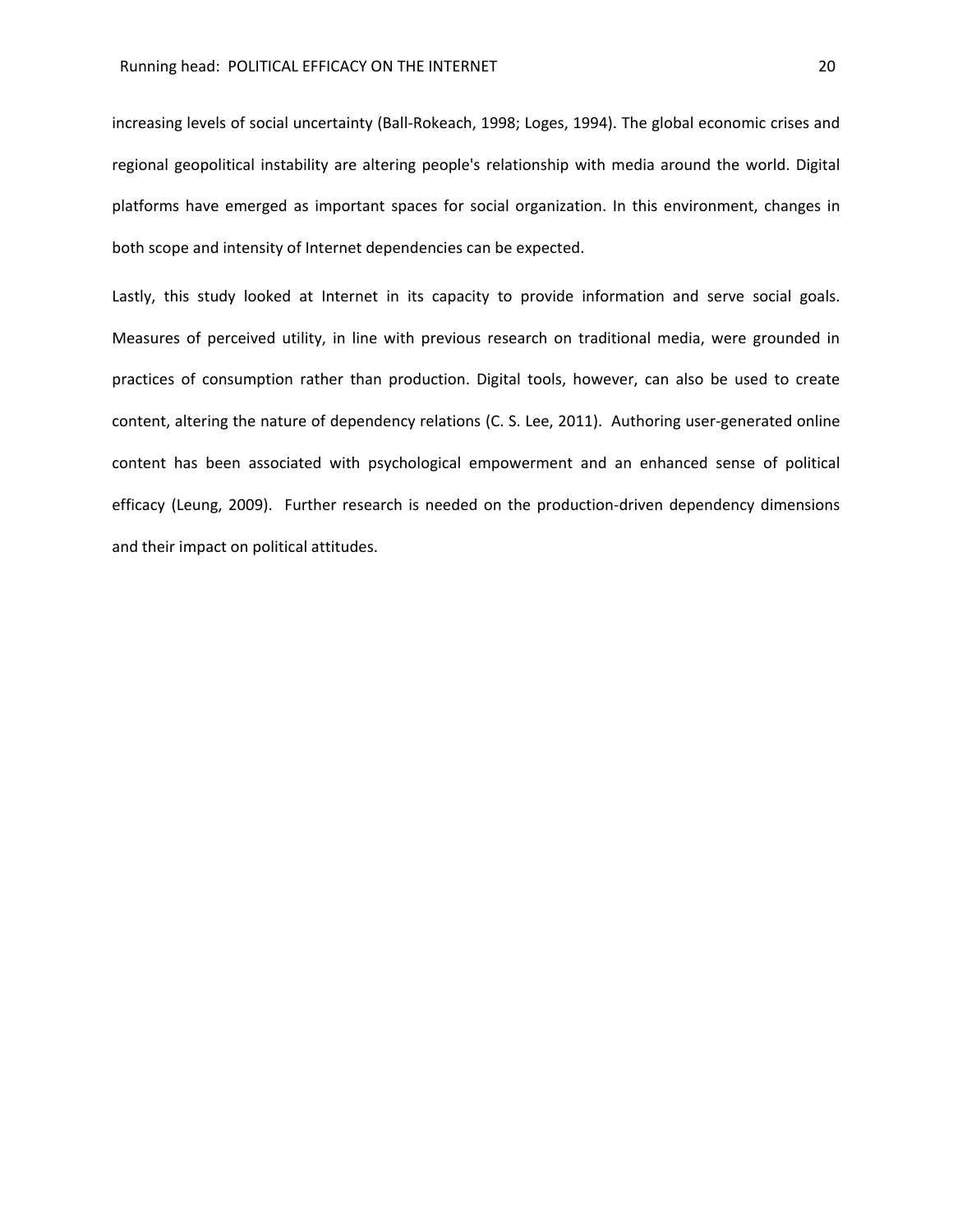#### **References**

- Adamic, L., & Glance, N. (2005). *The Political Blogosphere and the 2004 U.S. Election: Divided They Blog.* Paper presented at the Third International Workshop on Link discovery, Chicago, Illinois
- Bakker, T. P., & de Vreese, C. H. (2011). Good News for the Future? Young People, Internet Use, and Political Participation. *Communication Research, 38*(4), 451. doi: 10.1177/0093650210381738
- Ball-Rokeach, S. J. (1974). *The Information Perspective*. Paper presented at the Annual Conference of the American Sociological Association, Montreal.
- Ball-Rokeach, S. J. (1985). The Origins of Individual Media-System Dependency: A sociological framework. *Communication Research, 12*(4), 485.
- Ball-Rokeach, S. J. (1988). Media System Dependency Theory. In M. DeFleur & S. J. Ball-Rokeach (Eds.), *Theories of Mass Communication* (pp. 297-327). White Plains, NY: Longman Group.
- Ball-Rokeach, S. J. (1998). A theory of media power and a theory of media use: Different stories, questions, and ways of thinking. *Mass Communication and Society, 1*(1), 5-40. doi: 10.1080/15205436.1998.9676398
- Ball-Rokeach, S. J. (2008). Media System Dependency Theory. In W. Donsbach (Ed.), *The Blackwell International Encyclopedia of Communication*: Blackwell Publishing.
- Ball-Rokeach, S. J., & DeFleur, M. L. (1976). A Dependency Model of Mass-Media Effects. *Communication Research, 3*(1), 3.
- Ball-Rokeach, S. J., & Grant, A. E. (1990). *Media dependency relations: An alternative measure of media use.* Paper presented at the Annual Conference of the American Sociological Association, Washington, DC.
- Ball-Rokeach, S. J., Rokeach, M., & Grube, J. W. (1984). *The Great American Values Test: Influencing Behavior and Belief Through Television*. New York, NY: Free Press New York.
- Becker, L. B. (1978). *Newspaper and Television Dependencies: Their Effects on Evaluations of Governmental Leaders*. Paper presented at the ICA Annual Conference, Chicago, IL.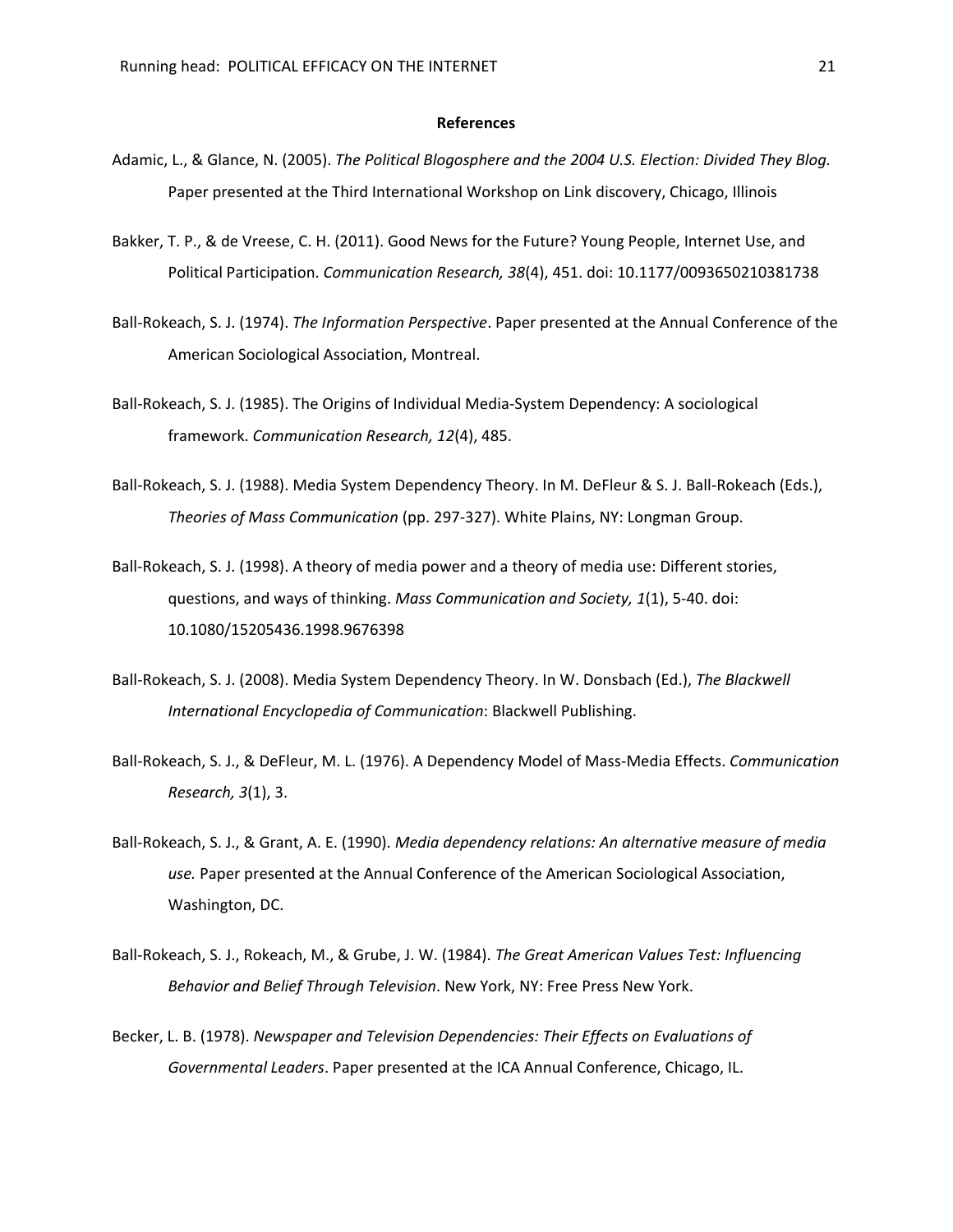- Boulianne, S. (2009). Does Internet use affect engagement? A meta-analysis of research. *Political Communication, 26*(2), 193-211. doi: 10.1080/10584600902854363
- Boutyline, A. G., & Willer, R. (2011). The Social Structure Of Political Echo Chambers: Ideology Leads To Asymmetries in Online Political Communication Networks. *Political Networks Paper Archive*  Retrieved from http://opensiuc.lib.siu.edu/pn/
- Brass, D. J. (1995). A social network perspective on human resources management. *Research in personnel and human resources management, 13*.
- Campbell, A., Gurin, G., & Miller, W. E. (1954). *The Voter Decides*. Westport, CT: Greenwood Press.
- Cole, J., Suman, M., Schramm, P., Zhou, L., Salvador, A., Ognyanova, K., & Lebo, H. (2011). The 2011 Digital Future Report: Surveying The Digital Future. Los Angeles, CA: USC Annenberg School Center for the Digital Future.
- Coleman, S., Morrison, D., & Svennevig, M. (2008). New media and political efficacy. *International Journal of Communication, 2*.
- Colman, W. R. (1990). *Health moves to prime time: evaluating the impact of a prime-time television movie of the week on viewers' content-relevant health beliefs.* University of California, Los Angeles, Los Angeles, CA.
- Davies, J. J. (2009). The Effect of Media Dependency on Voting Decisions. *Journal of Media Sociology, 1*(3/4), 160.
- Davis, R., & Owen, D. M. (1998). *New media and American politics*. New York, NY: Oxford University Press.
- De Boer, C., & Velthuijsen, A. S. (2001). Participation in conversations about the news. *International Journal of Public Opinion Research, 13*(2), 140.
- de Zuniga, H. G., Veenstra, A., Vraga, E., & Shah, D. V. (2010). Digital democracy: Reimagining pathways to political participation. *Journal of Information Technology & Politics, 7*(1), 36-51.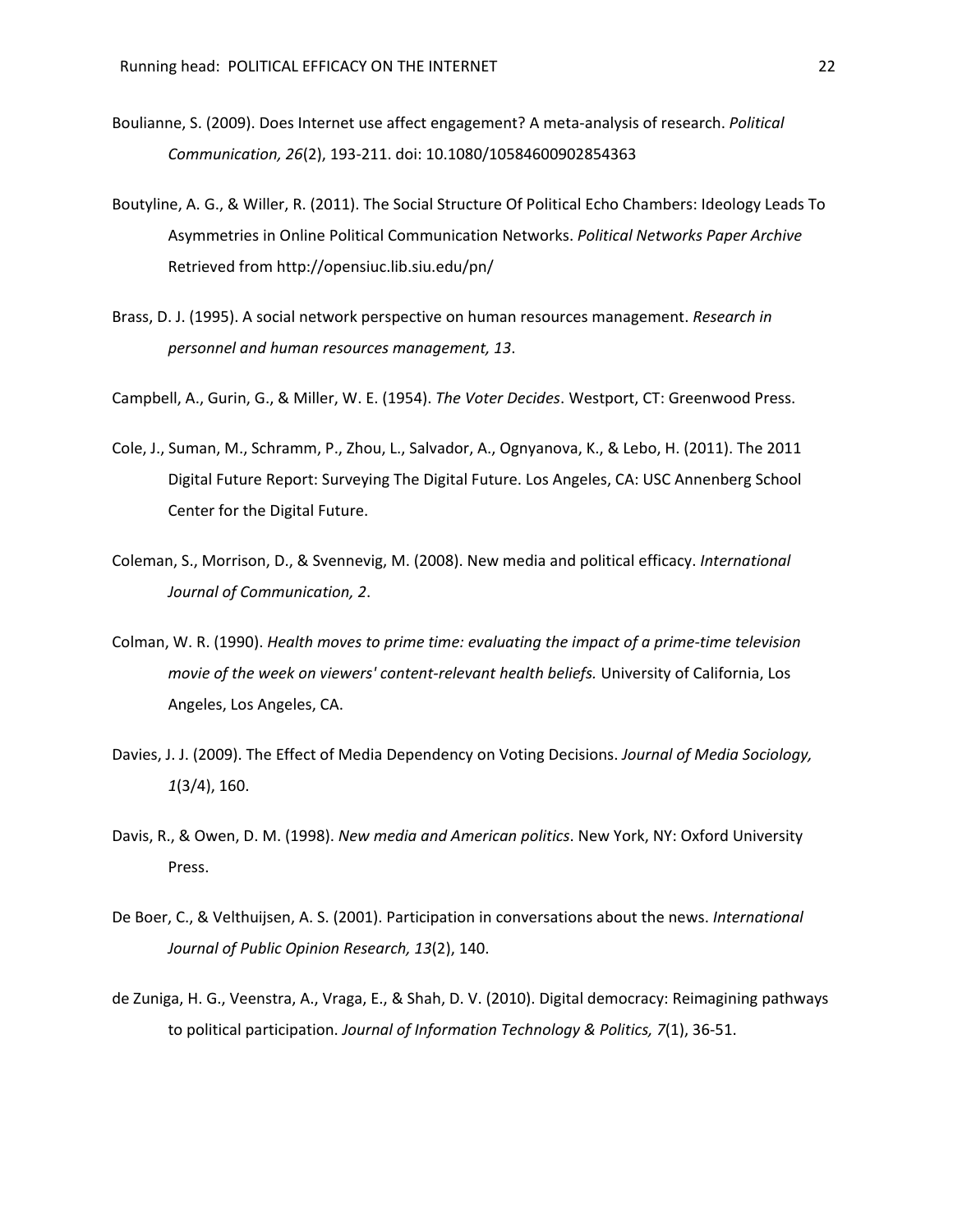- Delli Carpini, M. X. (2004). Mediating democratic engagement: The impact of communications on citizens' involvement in political and civic life. In L. L. Kaid (Ed.), *Handbook of Political Communication Research* (pp. 395-434). Mahwah, NJ: Lawrence Erlbaum.
- Eveland, W., & Hively, M. (2009). Political discussion frequency, network size, and "heterogeneity" of discussion as predictors of political knowledge and participation. *Journal of Communication, 59*(2), 205-224.
- Grant, A. E. (1996). Media dependency and multiple media sources *The psychology of political communication* (pp. 199–210): University of Michigan Press.
- Grant, A. E., Guthrie, K. K., & Ball-Rokeach, S. J. (1991). Television shopping: A Media System Dependency Perspective. *Communication Research, 18*(6), 773.
- Grewal, R., Cote, J. A., & Baumgartner, H. (2004). Multicollinearity and measurement error in structural equation models: Implications for theory testing. *Marketing Science*, 519-529.
- Halpern, P. (1994). Media dependency and political perceptions in an authoritarian political system. *Journal of Communication, 44*(4), 39-52.
- Hofstetter, C. R., Zuniga, S., & Dozier, D. M. (2001). Media self-efficacy: Validation of a new concept. *Mass Communication & Society, 4*(1), 61-76.
- Huckfeldt, R., & Sprague, J. (1987). Networks in context: The social flow of political information. *The American Political Science Review*, 1197-1216.
- Jackob, N. G. E. (2010). No Alternatives? The Relationship between Perceived Media Dependency, Use of Alternative Information Sources, and General Trust in Mass Media. *International Journal of Communication, 4*, 589-606.
- Jennings, K. M., & Zeitner, V. (2003). Internet use and civic engagement: A longitudinal analysis. *Public Opinion Quarterly, 67*(3), 311.
- Johnson, T. J., & Kaye, B. K. (1998). Cruising Is Believing?: Comparing Internet and Traditional Sources on Media Credibility Measures. *Journalism and Mass Communication Quarterly, 75*(2), 325-340.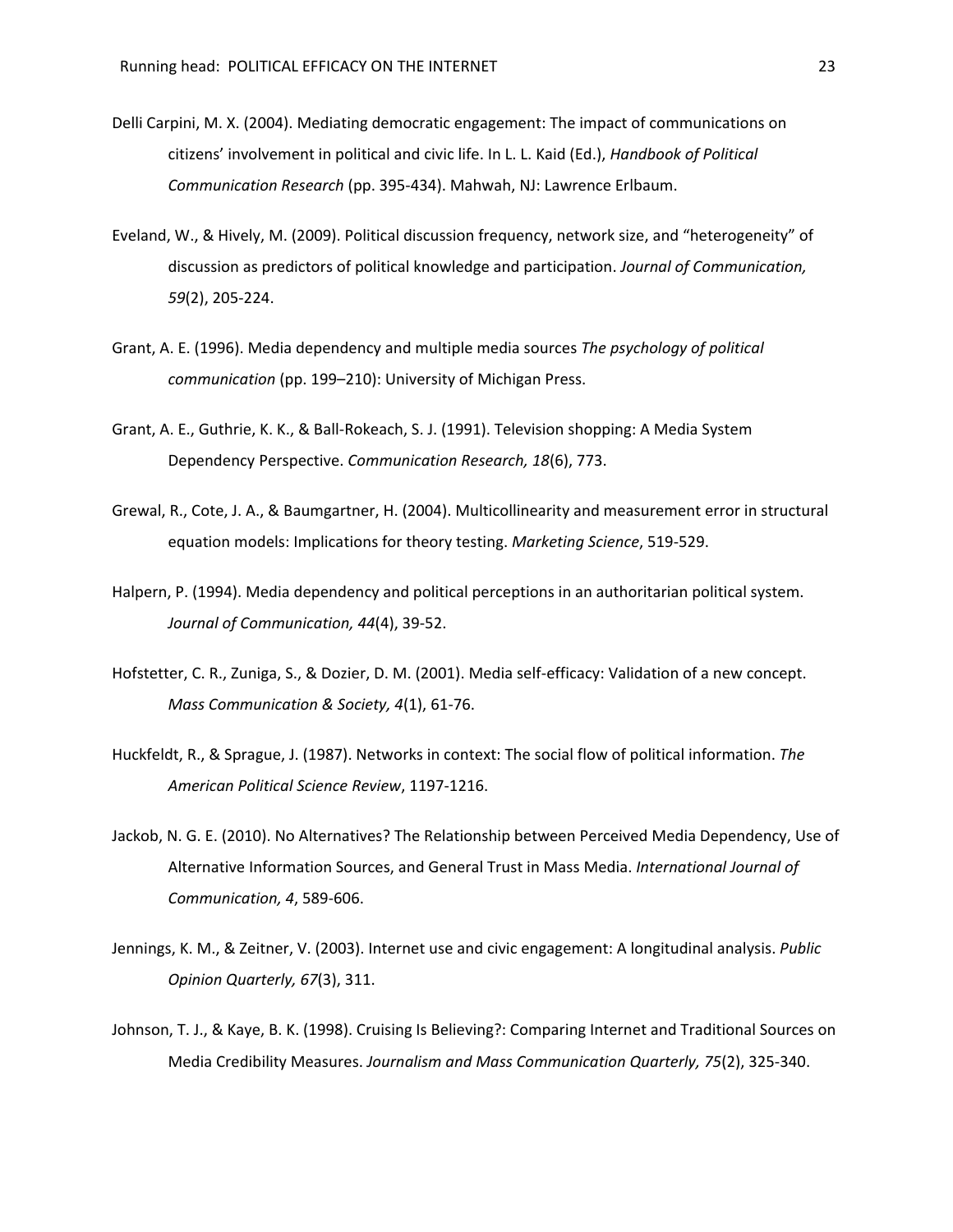- Johnson, T. J., & Kaye, B. K. (2002). Webelievability: A Path Model Examining How Convenience and Reliance Predict Online Credibility. *Journalism Mass Communication Quarterly, 79*(3), 619-642.
- Johnson, T. J., & Kaye, B. K. (2003). A Boost or Bust for Democracy? Web Influenced Political Attitudes and Behaviors in the 1996 and 2000 Elections. *The International Journal of Press/Politics, 8*(3), 9.
- Johnson, T. J., & Kaye, B. K. (2004). Wag the Blog: How reliance on traditional media and the internet influence credibility perceptions of weblogs among blog users. *Journalism and Mass Communication Quarterly, 81*(3), 622-642.
- Johnson, T. J., & Kaye, B. K. (2010a). Choosing is believing? How Web gratifications and reliance affect Internet credibility among politically interested users. *Atlantic Journal of Communication, 18*(1), 1-21.
- Johnson, T. J., & Kaye, B. K. (2010b). Still cruising and believing? An analysis of online credibility across three presidential campaigns. *American Behavioral Scientist, 54*(1), 57.

Joreskog, K., & Sorbom, G. (2006). LISREL 8.8: Scientific Software International, Inc.

- Jung, J., Qiu, J., & Kim, Y. (2001). Internet Connectedness and Inequality: Beyond the" Divide". *Communication Research, 28*(4), 507.
- Kaye, B. K., & Johnson, T. J. (2002). Online and in the know: Uses and gratifications of the Web for political information. *Journal of Broadcasting & Electronic Media, 46*(1), 54-71.
- Kaye, B. K., & Johnson, T. J. (2004). A Web for all reasons: uses and gratifications of Internet components for political information. *Telematics and Informatics, 21*(3), 197-223.
- Kelly, J. (2008). Pride of Place: Mainstream Media and the Networked Public Sphere *Media Re:public*: Berkman Center for Internet & Society.
- Kenski, K., & Stroud, N. J. (2006). Connections Between Internet Use and Political Efficacy, Knowledge, and Participation. *Journal of Broadcasting & Electronic Media, 50*(2), 173-192. doi: 10.1207/s15506878jobem5002\_1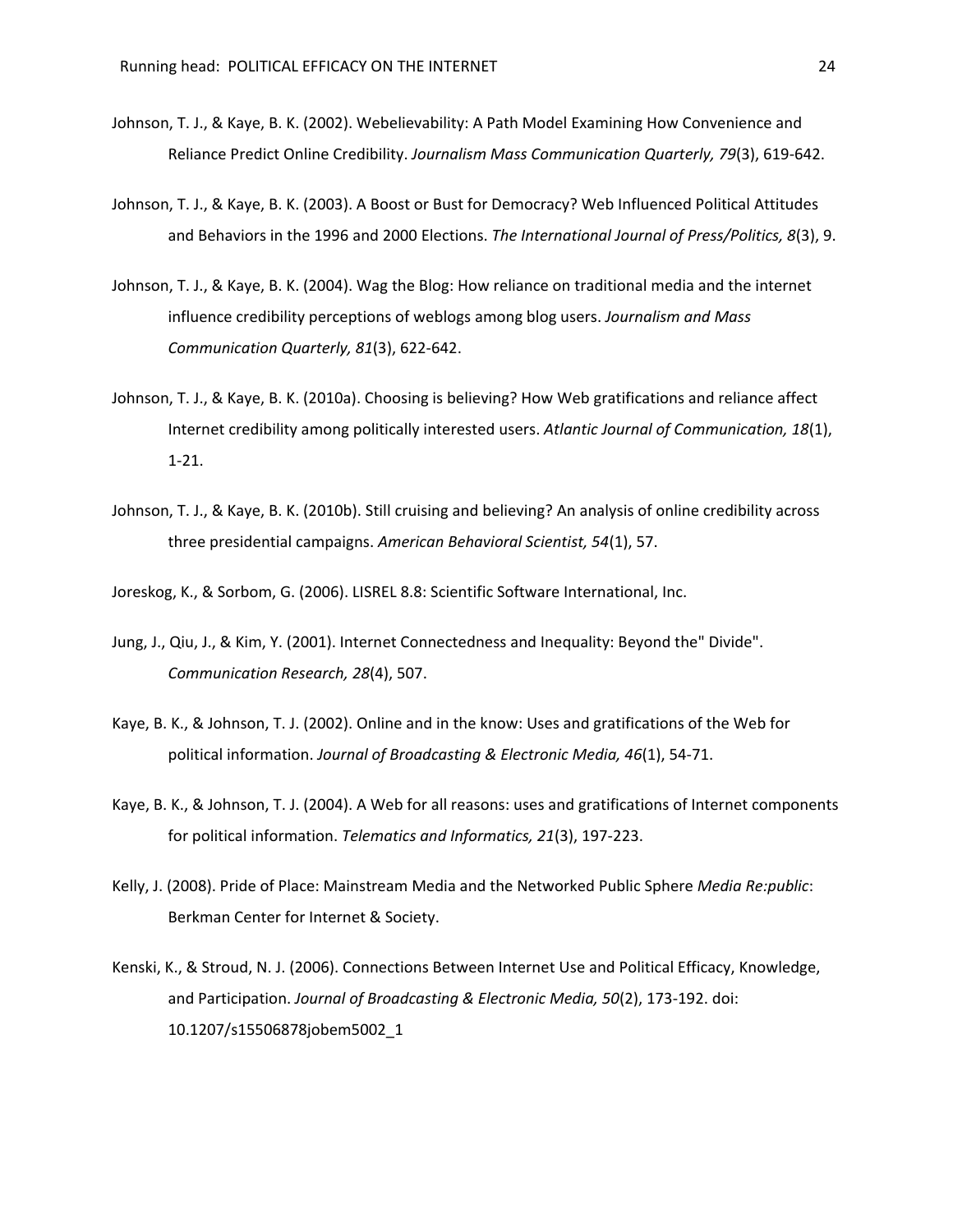- Lazer, D., Rubineau, B., Chetkovich, C., Katz, N., & Neblo, M. (2010). The coevolution of networks and political attitudes. *Political Communication, 27*(3), 248-274.
- Lee, C. S. (2011). Exploring emotional expressions on YouTube through the lens of media system dependency theory. *New media & society*.
- Lee, K. M. (2006). Effects of Internet use on college students' political efficacy. *CyberPsychology & Behavior, 9*(4), 415-422.
- Lee, T. T. (2010). Why they don't trust the media: An examination of factors predicting trust. *American Behavioral Scientist, 54*(1), 8.
- Leung, L. (2009). User-generated content on the internet: an examination of gratifications, civic engagement and psychological empowerment. *New media & society, 11*(8), 1327.
- Levine, P. (2007). *The future of democracy: Developing the next generation of American citizens*: University Press of New England.
- Loges, W. E. (1994). Canaries in the coal mine: Perceptions of Threat and Media System Dependency Relations. *Communication Research, 21*(1), 5.
- Loges, W. E., & BallRokeach, S. J. (1993). Dependency Relations and Newspaper Readership. *Journalism Quarterly, 70*(3), 602.
- Loges, W. E., & Jung, J. Y. (2001). Exploring the Digital Divide: Internet Connectedness and Age. *Communication Research, 28*(4), 536.
- McLeod, J., Scheufele, D., & Moy, P. (1999). Community, communication, and participation: The role of mass media and interpersonal discussion in local political participation. *Political Communication, 16*(3), 315-336.
- McPherson, M., Smith-Lovin, L., & Cook, J. M. (2001). Birds of a feather: Homophily in social networks. *Annual Review of Sociology*, 415-444.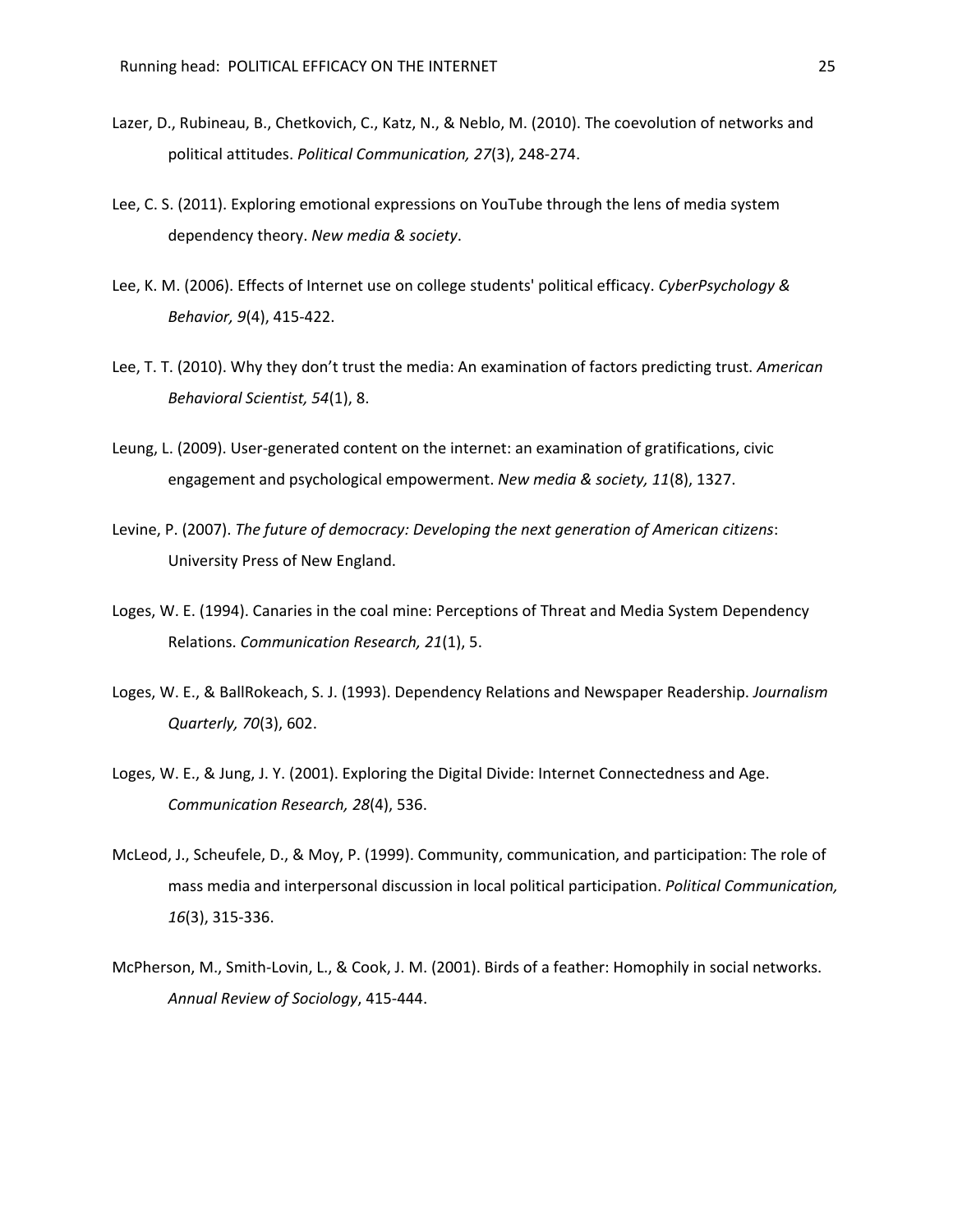- Melton, J., & Reynolds, L. (2007). Measuring Internet Dependency. In R. A. Reynolds, R. Woods & J. D. Baker (Eds.), *Handbook of research on electronic surveys and measurements*. London, UK: Idea Group Reference.
- Melton, J. L., & Reynolds, J. L. (2007). Measuring Internet Dependency. In R. A. Reynolds, R. Woods & J. D. Baker (Eds.), *Handbook of research on electronic surveys and measurements* (pp. 126-135): IGI Global.
- Morrell, M. E. (2003). Survey and experimental evidence for a reliable and valid measure of internal political efficacy. *The Public Opinion Quarterly, 67*(4), 589-602.
- Mossberger, K., & McNeal, R. S. (2008). *Digital citizenship: the Internet, Society, and Participation*: The MIT Press.
- Mutz, D. C. (2002). The consequences of cross-cutting networks for political participation. *American Journal of Political Science*, 838-855.
- Niemi, R. G., Craig, S. C., & Mattei, F. (1991). Measuring internal political efficacy in the 1988 National Election Study. *The American Political Science Review*, 1407-1413.
- Nisbet, E. C. (2008). Media Use, Democratic Citizenship, and Communication Gaps in a Developing Democracy. *International Journal of Public Opinion Research, 20*(4), 454.
- Papacharissi, Z., & Rubin, A. M. (2000). Predictors of Internet use. *Journal of Broadcasting & Electronic Media, 44*(2), 175-196.
- Patwardhan, P., & Yang, J. (2003). Internet dependency relations and online consumer behavior: a media system dependency theory perspective on why people shop, chat, and read news online. *Journal of Interactive Advertising, 3*(2), 79-95.
- Pinkleton, B. E., & Austin, E. W. (2001). Individual motivations, perceived media importance, and political disaffection. *Political Communication, 18*(3), 321-334.
- Pinkleton, B. E., Austin, E. W., & Fortman, K. K. J. (1998). Relationships of media use and political disaffection to political efficacy and voting behavior. *Journal of Broadcasting & Electronic Media, 42*(1), 34-49.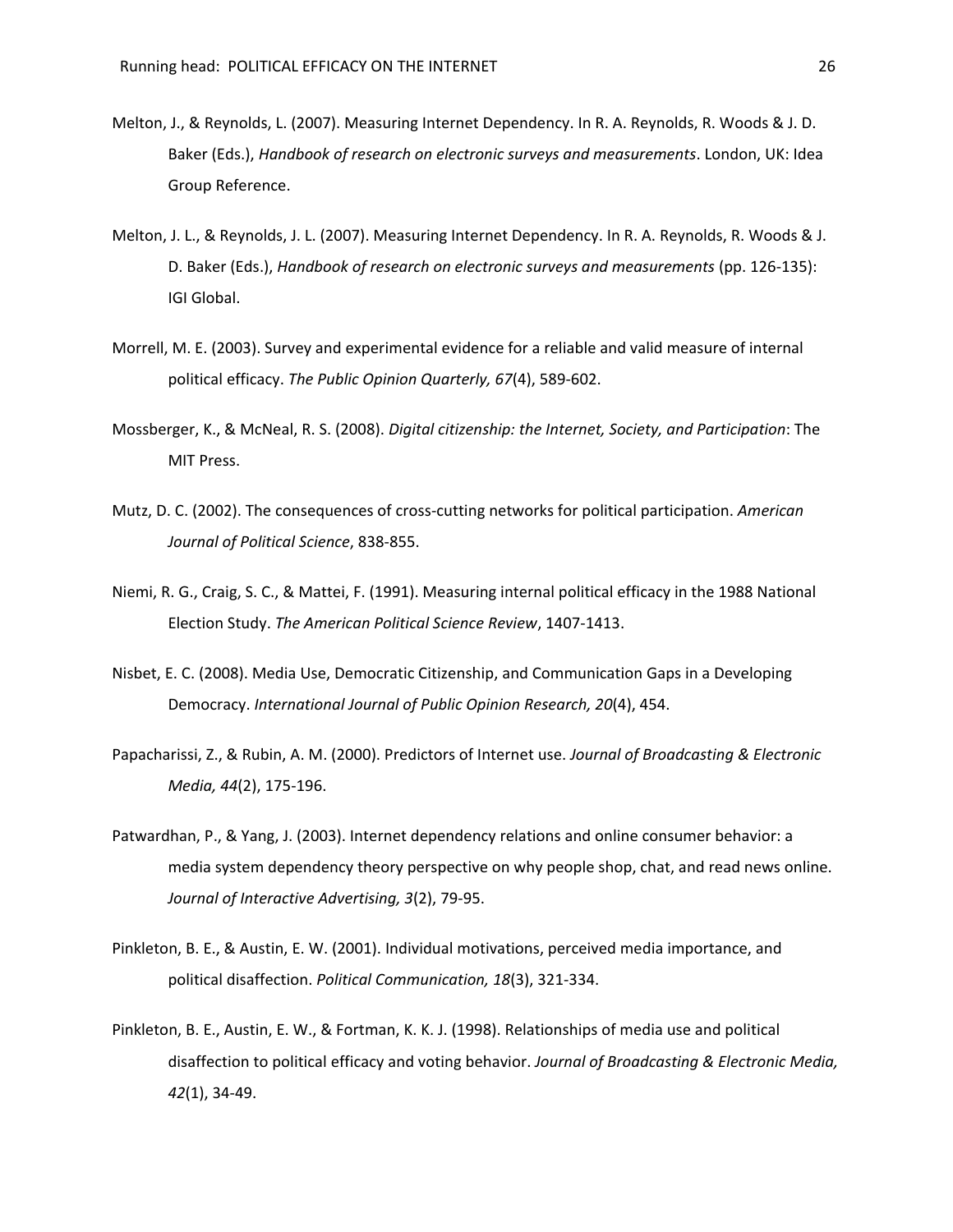- Postmes, T. (2007). The Psychological Dimensions of Collective Action, Online. In A. Joinson, K. McKenna, T. Postmes & U. Reips (Eds.), *The Oxford Handbook of Internet Psychology* (pp. 165-184). New York, NY: Oxford University Press.
- Scheufele, D., & Nisbet, M. C. (2002). Being a citizen online: New Opportunities and Dead Ends. *The Harvard International Journal of Press/Politics, 7*(3), 55. doi: 10.1177/1081180X0200700304
- Shah, D. V., Cho, J., & Eveland, W. (2005). Information and expression in a digital age: Modeling Internet effects on civic participation. *Communication Research, 32*(5), 531. doi: 10.1177/0093650205279209
- Shah, D. V., McLeod, J., & Yoon, S. H. (2001). Communication, context, and community: An Exploration of Print, Broadcast, and Internet Influences. *Communication Research, 28*(4), 464. doi: 10.1177/009365001028004005
- Skumanich, S. A., & Kintsfather, D. P. (1998). Individual media dependency relations within television shopping programming. *Communication Research, 25*(2), 200.
- Stavrositu, C., & Sundar, S. S. (2008). If Internet credibility is so iffy, why the heavy use? The relationship between medium use and credibility. *CyberPsychology & Behavior, 11*(1), 65-68.
- Wheaton, B., Muthen, B., Alwin, D. F., & Summers, G. F. (1977). Assessing reliability and stability in panel models. *Sociological Methodology, 8*, 84-136.
- Yardi, S., & Boyd, D. (2010). Dynamic Debates: An Analysis of Group Polarization Over Time on Twitter. *Bulletin of Science, Technology & Society, 30*(5), 316.
- Zhang, W., Johnson, T. J., Seltzer, T., & Bichard, S. L. (2010). The Revolution Will be Networked: Influence of Social Networking Sites on Political Attitudes *Social Science Computer Review, 28*(1), 75-92.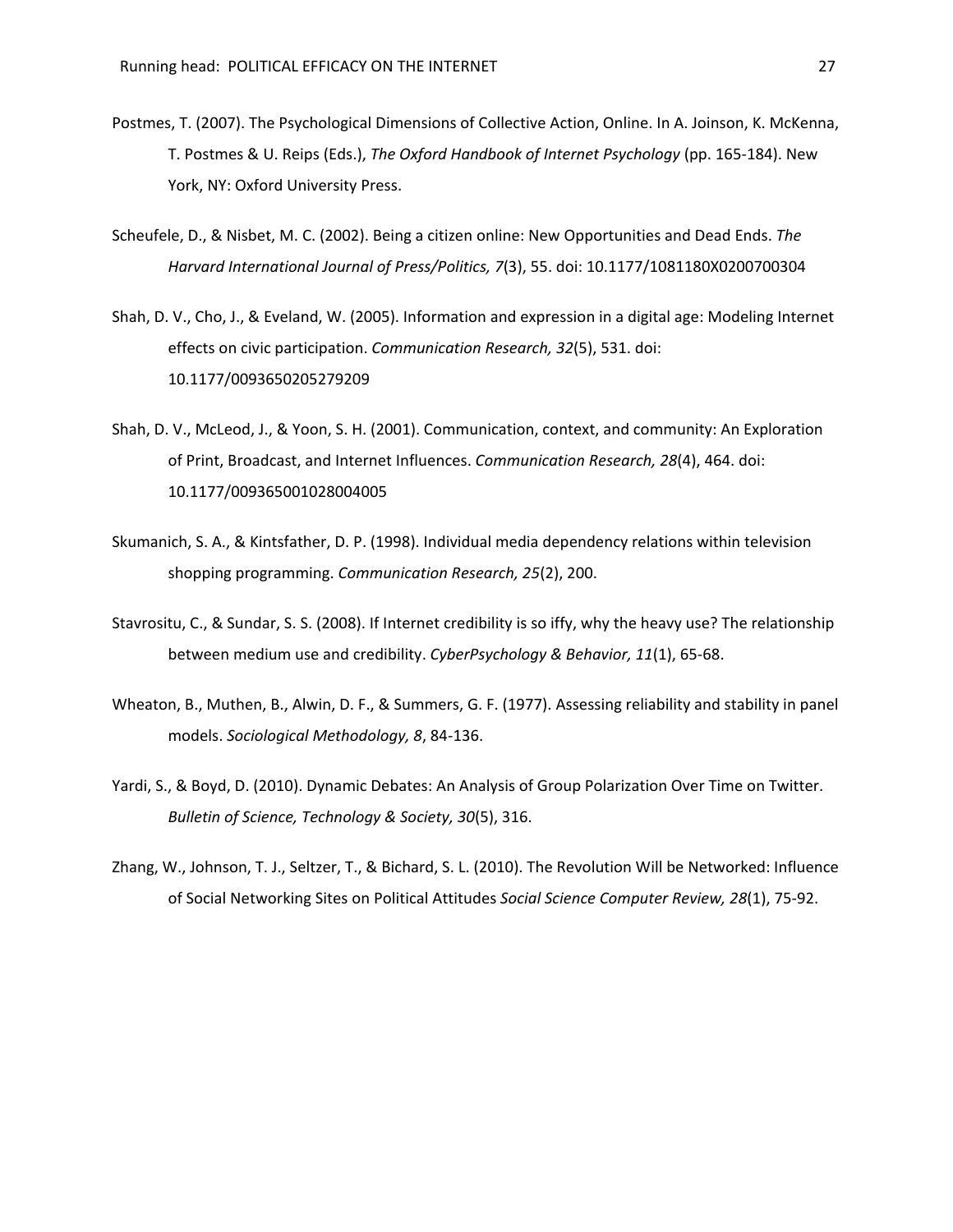# Table 1

 *Zero-order correlations between the endogenous and exogenous variables used in the analysis* 

|                              | Internet<br><b>Efficacy</b> | Internet<br>Dependency Exposure | Internet | Online<br><b>Social Utility</b> | Online<br><b>News Scope</b> | Perceived<br><b>Credibility</b> | Political<br>Leaning | <b>Education Age</b> |   |
|------------------------------|-----------------------------|---------------------------------|----------|---------------------------------|-----------------------------|---------------------------------|----------------------|----------------------|---|
| <b>Internet Efficacy</b>     | 1                           |                                 |          |                                 |                             |                                 |                      |                      |   |
| <b>Internet Dependency</b>   | .316                        | 1                               |          |                                 |                             |                                 |                      |                      |   |
| <b>Internet Exposure</b>     | .150                        | .324                            | 1        |                                 |                             |                                 |                      |                      |   |
| <b>Online Social Utility</b> | .244                        | .240                            | .124     | 1                               |                             |                                 |                      |                      |   |
| <b>Online News Scope</b>     | .364                        | .421                            | .221     | .134                            | 1                           |                                 |                      |                      |   |
| <b>Perceived Credibility</b> | .379                        | .306                            | .170     | .153                            | .729                        | 1                               |                      |                      |   |
| <b>Political Leaning</b>     | .147                        | .179                            | .080     | $-.006$                         | .106                        | .078                            | 1                    |                      |   |
| <b>Education</b>             | .133                        | $-.013$                         | .009     | .074                            | $-.047$                     | .016                            | .160                 | 1                    |   |
| Age                          | $-.025$                     | $-.325$                         | $-.227$  | .018                            | $-.244$                     | $-.099$                         | $-068$               | .261                 | 1 |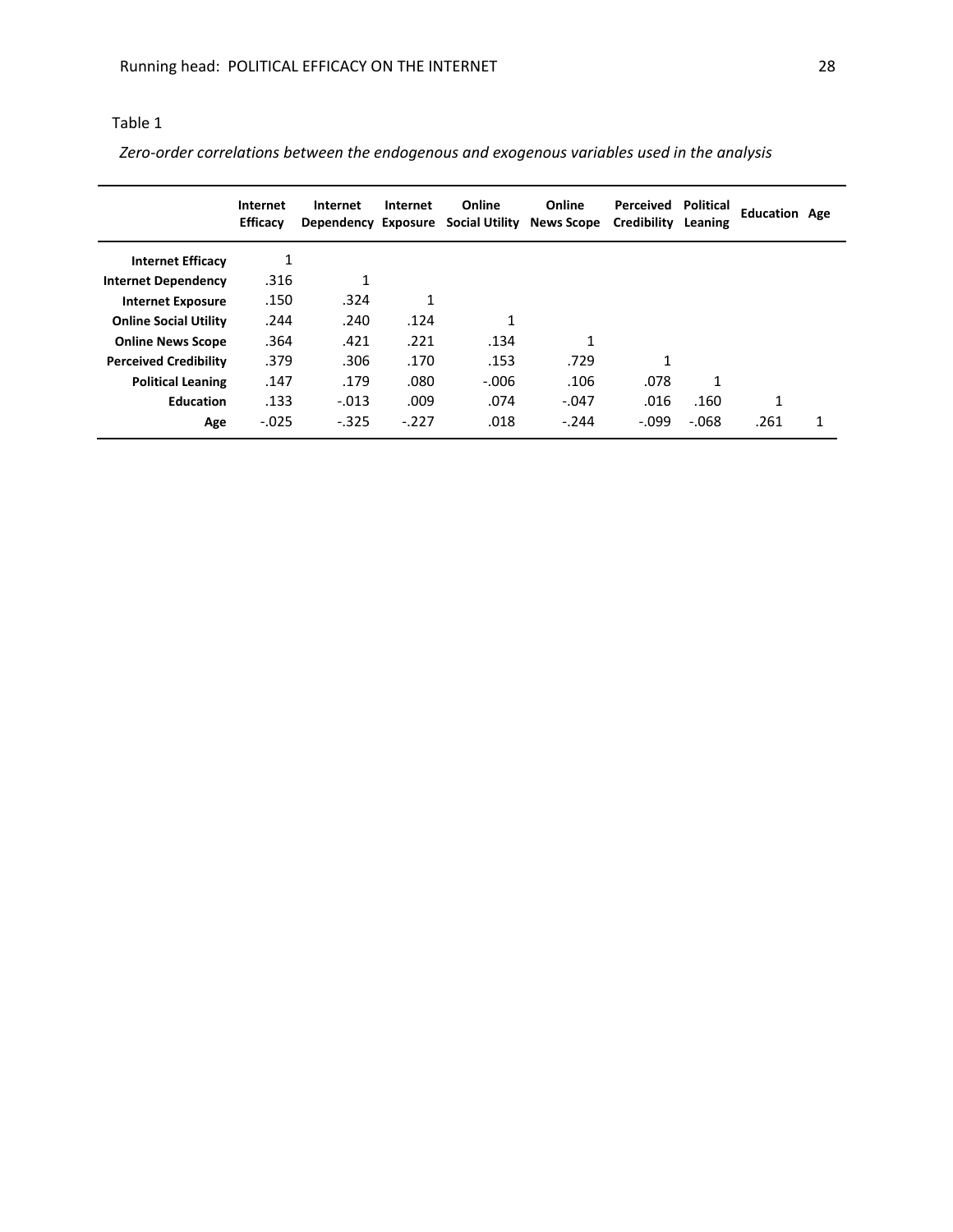# Table 2

*Direct, indirect and total effects: Internet exposure, dependency and online political efficacy*

| Variable                     | <b>Direct effect</b><br>on Exposure | <b>Direct effect</b><br>on Dependency | <b>Direct Effect</b><br>on Efficacy | <b>Indirect Effect</b><br>on Efficacy | <b>Total Effect</b><br>on Efficacy |  |  |  |  |  |  |  |
|------------------------------|-------------------------------------|---------------------------------------|-------------------------------------|---------------------------------------|------------------------------------|--|--|--|--|--|--|--|
| <b>HYPOTHESIZED MODEL</b>    |                                     |                                       |                                     |                                       |                                    |  |  |  |  |  |  |  |
|                              |                                     |                                       |                                     |                                       |                                    |  |  |  |  |  |  |  |
| <b>Social Utility</b>        |                                     | $.20**$                               | $.15***$                            | $.03**$                               | $.18**$                            |  |  |  |  |  |  |  |
| <b>Online News Scope</b>     |                                     | $.31***$                              | $.14***$                            | $.05**$                               | $.19**$                            |  |  |  |  |  |  |  |
| <b>Perceived Credibility</b> |                                     | .01                                   | $.20**$                             | .00.                                  | $.21**$                            |  |  |  |  |  |  |  |
| <b>Political Ideology</b>    |                                     | $.12**$                               | $.08**$                             | $.02**$                               | $.10**$                            |  |  |  |  |  |  |  |
| <b>Education</b>             | .05                                 | .03                                   | $.10**$                             | .01                                   | $.11***$                           |  |  |  |  |  |  |  |
| Age                          | $-.15**$                            | $-.25**$                              | $.06*$                              | $-.04**$                              | .02                                |  |  |  |  |  |  |  |
| <b>Internet Dependency</b>   | $.28**$                             | $\overline{\phantom{a}}$              | $.17**$                             |                                       | $.17***$                           |  |  |  |  |  |  |  |
| <b>REVISED MODEL</b>         |                                     |                                       |                                     |                                       |                                    |  |  |  |  |  |  |  |
| <b>Social Utility</b>        |                                     | $.20**$                               | $.15***$                            | $.03**$                               | $.18**$                            |  |  |  |  |  |  |  |
| <b>Online News Scope</b>     |                                     | $.32**$                               | $.14***$                            | $.05**$                               | $.19**$                            |  |  |  |  |  |  |  |
| <b>Perceived Credibility</b> |                                     | $\overline{\phantom{a}}$              | $.20**$                             | $\overline{\phantom{a}}$              | $.20**$                            |  |  |  |  |  |  |  |
| <b>Political Ideology</b>    |                                     | $.13***$                              | $.08**$                             | $.02**$                               | $.10**$                            |  |  |  |  |  |  |  |
| <b>Education</b>             | .05                                 | $\overline{\phantom{a}}$              | $.10**$                             | .01                                   | $.10**$                            |  |  |  |  |  |  |  |
| Age                          | $-.15**$                            | $-.24**$                              | $.06*$                              | $-.04**$                              | .02                                |  |  |  |  |  |  |  |
| <b>Internet Dependency</b>   | $.28**$                             |                                       | $.17**$                             |                                       | $.17**$                            |  |  |  |  |  |  |  |

\**p* < 0.05 \*\**p* < 0.01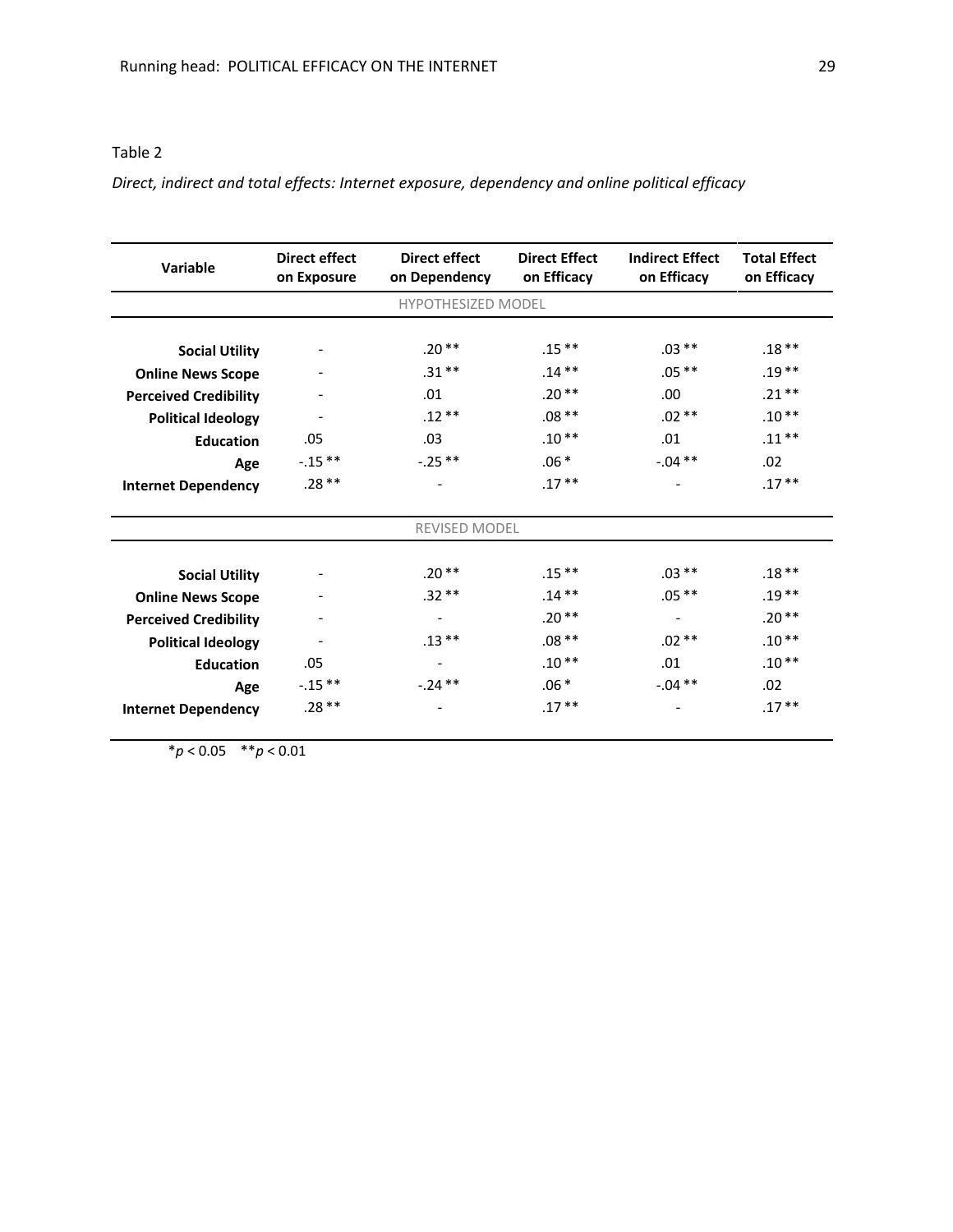